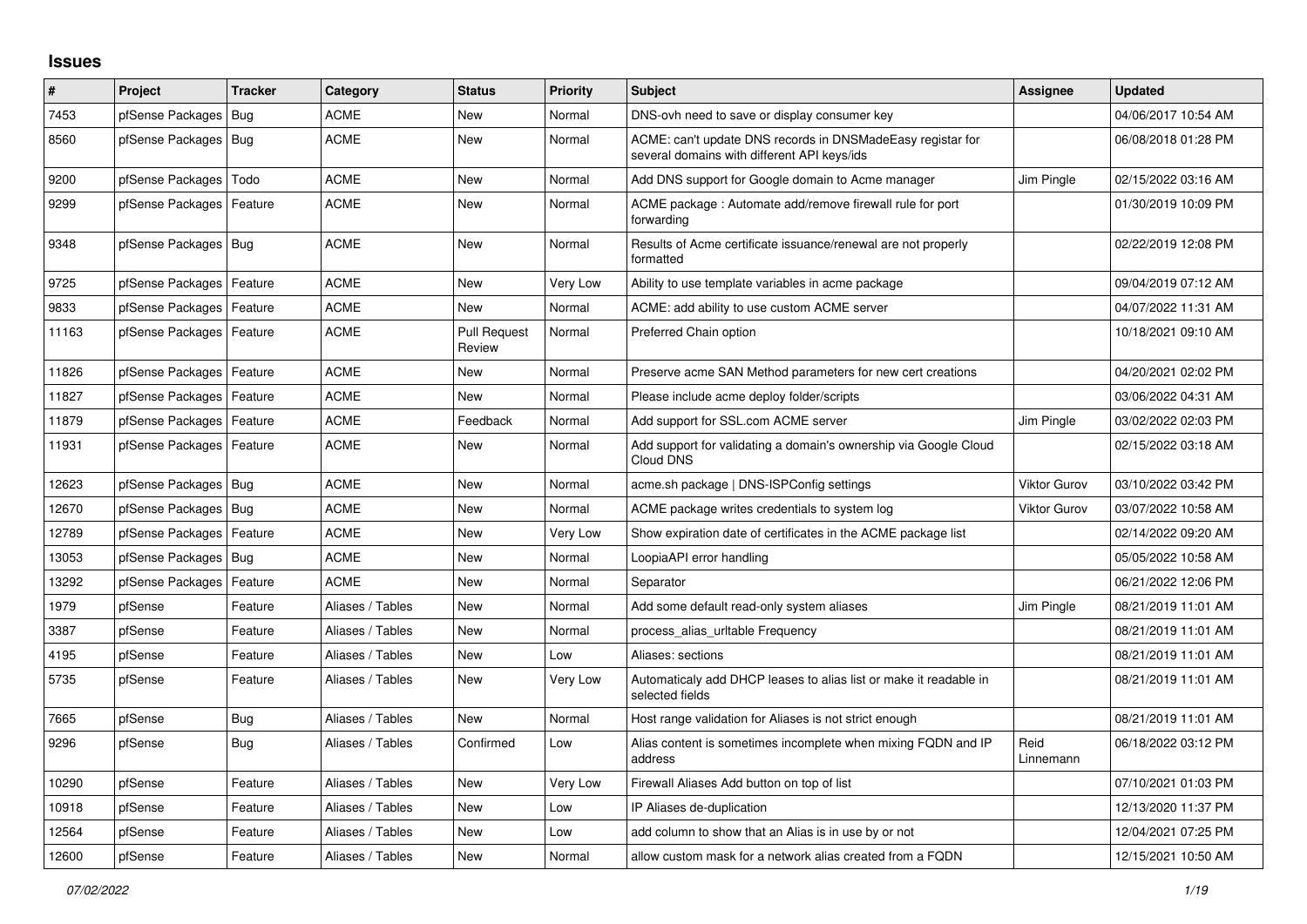| $\sharp$ | Project                    | <b>Tracker</b> | Category         | <b>Status</b>                 | Priority | <b>Subject</b>                                                                                                | <b>Assignee</b>     | <b>Updated</b>      |
|----------|----------------------------|----------------|------------------|-------------------------------|----------|---------------------------------------------------------------------------------------------------------------|---------------------|---------------------|
| 12708    | pfSense                    | Bug            | Aliases / Tables | <b>New</b>                    | Normal   | alias with non resolving DNS entry breaks underlying pf table                                                 |                     | 02/20/2022 06:13 PM |
| 13068    | pfSense                    | Bug            | Aliases / Tables | <b>New</b>                    | Normal   | Error loading rules when URL Table IPs content is empty                                                       |                     | 04/17/2022 09:07 PM |
| 13245    | pfSense                    | Feature        | Aliases / Tables | <b>Pull Request</b><br>Review | Normal   | Type column on Alias lists                                                                                    | Jim Pingle          | 06/28/2022 12:01 PM |
| 13282    | pfSense Plus               | Bug            | Aliases / Tables | <b>New</b>                    | Normal   | FQDN Aliases Break if an Invalid Domain is Present in the Chain                                               | Reid<br>Linnemann   | 06/30/2022 05:04 PM |
| 10845    | pfSense Packages           | Bug            | apcupsd          | <b>New</b>                    | Normal   | apcupsd doesn't stop when not enabled                                                                         |                     | 08/24/2020 10:16 AM |
| 11375    | pfSense Packages           | Bug            | apcupsd          | New                           | Normal   | UPS Type <blank> for USB APC</blank>                                                                          |                     | 02/26/2021 11:10 AM |
| 11898    | pfSense Packages   Bug     |                | apcupsd          | New                           | Normal   | PHP error from apcupsd dashboard widget                                                                       |                     | 05/07/2021 09:12 AM |
| 8454     | pfSense Packages           | Bug            | arpwatch         | <b>New</b>                    | Very Low | Arpwatch package break email notifications from other sources                                                 |                     | 06/23/2022 07:49 PM |
| 12101    | pfSense Packages   Bug     |                | arpwatch         | Assigned                      | Normal   | ArpWatch Suppression Mac for "flip-flop" not suppressing                                                      | <b>Viktor Gurov</b> | 10/09/2021 07:19 PM |
| 12812    | pfSense Packages   Feature |                | arpwatch         | New                           | Normal   | Would it be helpful if the FreeBSD net-mgmt/arpwatch port had an<br>option to use mail/dma for mail delivery? |                     | 02/16/2022 06:09 PM |
| 4098     | pfSense                    | Feature        | Authentication   | <b>New</b>                    | Normal   | Add option to force a password change on login                                                                |                     | 08/21/2019 10:31 AM |
| 4242     | pfSense                    | Feature        | Authentication   | New                           | Normal   | Two Factor or OTP Authentication for Admin Interface                                                          |                     | 01/04/2022 12:07 PM |
| 5652     | pfSense                    | <b>Bug</b>     | Authentication   | New                           | Normal   | Radius IETF Class Group Assignment - Incorrect Standard                                                       |                     | 08/13/2019 01:39 PM |
| 5825     | pfSense                    | Feature        | Authentication   | New                           | Normal   | Allow EAP-RADIUS for authentication servers                                                                   |                     | 08/21/2019 10:32 AM |
| 6742     | pfSense                    | Feature        | Authentication   | <b>New</b>                    | Normal   | OAuth2 authentication for OpenVPN (and for FreeRadius)                                                        | Jim Thompson        | 10/19/2020 09:19 AM |
| 8087     | pfSense                    | <b>Bug</b>     | Authentication   | New                           | Normal   | Provide Calling-Station-ID to RADIUS backed VPN connections                                                   |                     | 06/06/2020 05:36 AM |
| 8694     | pfSense                    | Feature        | Authentication   | <b>New</b>                    | Very Low | Client CA Auth for PFSense WebGui                                                                             |                     | 08/21/2019 09:25 AM |
| 8775     | pfSense                    | Feature        | Authentication   | <b>New</b>                    | Very Low | Use SRV record for LDAP Authentication                                                                        |                     | 05/06/2020 07:49 AM |
| 9165     | pfSense                    | Feature        | Authentication   | <b>New</b>                    | Normal   | only IPs can be added to sshguard whitelist                                                                   |                     | 04/21/2022 12:39 PM |
| 9222     | pfSense                    | Feature        | Authentication   | New                           | Normal   | Add sshguard log when release an IP                                                                           |                     | 08/14/2019 01:00 PM |
| 9288     | pfSense                    | Feature        | Authentication   | <b>New</b>                    | Normal   | SSHGuard add pfSense signature in standard                                                                    |                     | 08/14/2019 01:19 PM |
| 9937     | pfSense                    | Feature        | Authentication   | New                           | Normal   | OpenVPN Login User Privilege                                                                                  |                     | 11/29/2019 08:46 AM |
| 10352    | pfSense                    | Bug            | Authentication   | New                           | Very Low | RADIUS authentication fails with MSCHAPv1 or MSCHAPv2 when<br>passwords contain international characters      |                     | 06/20/2022 04:04 PM |
| 10765    | pfSense                    | Bug            | Authentication   | New                           | Normal   | Ampersands in Idap extended query are escaped twice                                                           |                     | 09/02/2020 07:55 AM |
| 10843    | pfSense                    | Feature        | Authentication   | New                           | Normal   | Allow user manager settings to specify multiple authentication<br>servers                                     |                     | 01/13/2022 07:22 AM |
| 12091    | pfSense                    | Feature        | Authentication   | <b>New</b>                    | Normal   | RFE: Add support for sssd authentication                                                                      |                     | 12/10/2021 04:55 PM |
| 12095    | pfSense                    | Bug            | Authentication   | <b>New</b>                    | Normal   | Memory leak in pcscd                                                                                          |                     | 06/01/2022 01:01 PM |
| 12225    | pfSense                    | Bug            | Authentication   | <b>Pull Request</b><br>Review | Normal   | Group membership field is not needed for remote groups                                                        | <b>Viktor Gurov</b> | 06/28/2022 12:01 PM |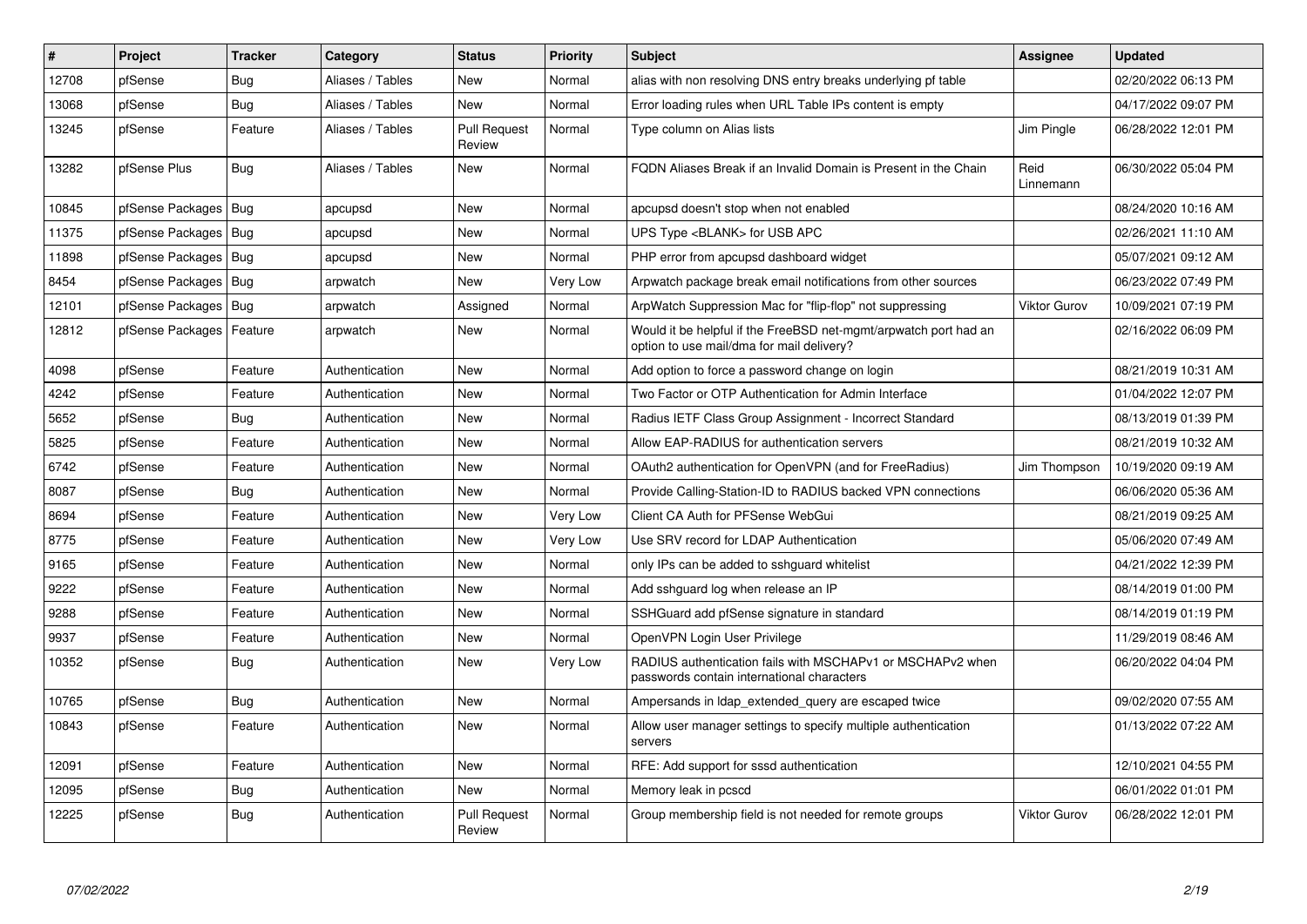| $\vert$ # | <b>Project</b>         | <b>Tracker</b> | Category         | <b>Status</b> | Priority | <b>Subject</b>                                                                                                                      | Assignee              | <b>Updated</b>      |
|-----------|------------------------|----------------|------------------|---------------|----------|-------------------------------------------------------------------------------------------------------------------------------------|-----------------------|---------------------|
| 12283     | pfSense                | Bug            | Authentication   | <b>New</b>    | Normal   | LDAP/RADIUS authentication servers configuration does not allow<br>source IP address to be specified                                |                       | 08/20/2021 01:15 AM |
| 12458     | pfSense                | Feature        | Authentication   | New           | Normal   | Use "unixHomeDirectory" instead of "homeDirectory" when LDAP<br>authentication server is Active Directory                           |                       | 10/15/2021 08:18 AM |
| 12519     | pfSense                | Bug            | Authentication   | New           | Normal   | Fail authentication using special character in password via the LDAP<br>connector                                                   |                       | 11/12/2021 07:39 AM |
| 12715     | pfSense                | <b>Bug</b>     | Authentication   | New           | Normal   | Long system startup time when LDAP is configured and unavailable<br>during startup.                                                 | Christian<br>McDonald | 01/24/2022 05:50 AM |
| 12726     | pfSense                | Bug            | Authentication   | <b>New</b>    | Normal   | LDAP select container button auto populate                                                                                          |                       | 01/25/2022 01:48 PM |
| 12863     | pfSense                | Feature        | Authentication   | <b>New</b>    | Very Low | dynamically tune sha512crypt rounds                                                                                                 | Jim Pingle            | 03/19/2022 12:53 PM |
| 13093     | pfSense                | Bug            | Authentication   | In Progress   | Normal   | LDAP authentication fails with extended query and RFC2307 group<br>lookups enabled                                                  | Chris Linstruth       | 06/28/2022 06:09 PM |
| 13260     | pfSense                | Feature        | Authentication   | <b>New</b>    | Normal   | Add support for OpenVPN static-challenge                                                                                            |                       | 06/09/2022 02:04 PM |
| 11626     | pfSense Plus           | Bug            | Authentication   | <b>New</b>    | Normal   | Google LDAP connection failed due to lack of SNI for TLS 1.3                                                                        | Luiz Souza            | 06/27/2022 07:23 AM |
| 11920     | pfSense Plus           | Feature        | Authentication   | <b>New</b>    | Normal   | SAML Authentication for pfSense (VPN and webConfigurator)                                                                           |                       | 05/14/2021 12:56 AM |
| 12546     | pfSense Plus           | Feature        | Authentication   | <b>New</b>    | Normal   | Add 2FA Support to pfSense Plus Local Database Authentication                                                                       |                       | 06/25/2022 05:30 PM |
| 11266     | pfSense Packages       | Feature        | AutoConfigBackup | <b>New</b>    | Very Low | Give an option to list restore point in "reverse" order/latest at the top.                                                          |                       | 01/19/2021 06:58 PM |
| 12329     | pfSense Packages       | Feature        | Avahi            | <b>New</b>    | Normal   | Add optional floating firewall rules for IPv4 and IPv6                                                                              |                       | 02/09/2022 04:43 PM |
| 12767     | pfSense Packages   Bug |                | Avahi            | <b>New</b>    | Normal   | Package radavahi-daemon does does not exist in current pfSense<br>version and it has been removed``` message on pfSense 2.7 restore |                       | 02/07/2022 11:28 AM |
| 9495      | pfSense Packages   Bug |                | AWS VPC          | New           | Normal   | AWS VPC VPN wizard produces incorrect config (SHA256 should<br>be SHA1)                                                             |                       | 08/19/2019 02:45 PM |
| 9497      | pfSense Packages   Bug |                | AWS VPC          | <b>New</b>    | Normal   | AWS VPN Wizard: WebGUI times out.                                                                                                   |                       | 11/13/2019 10:07 AM |
| 13039     | pfSense Packages       | Feature        | AWS VPC          | New           | Normal   | Handle transit gateway VPNs in the AWS VPN wizard                                                                                   |                       | 04/11/2022 07:31 AM |
| 10900     | pfSense Packages       | Bug            | Backup           | Feedback      | Normal   | /packages/backup/backup.php?a=download&t=backup HTTP 504,<br>or Sends PHP Error Message as ASCII/Text file Named<br>pfsense.bak.tgz |                       | 04/05/2022 01:51 AM |
| 11098     | pfSense Packages   Bug |                | Backup           | Feedback      | Normal   | Backup Files and Directories plugin crashes firewall if /root specified<br>as backup location                                       | <b>Viktor Gurov</b>   | 12/23/2021 10:45 AM |
| 286       | pfSense                | Feature        | Backup / Restore | <b>New</b>    | Normal   | Backup/restore users individually                                                                                                   |                       | 01/09/2021 03:48 PM |
| 1367      | pfSense                | Feature        | Backup / Restore | <b>New</b>    | Normal   | Input validation on partial config restores                                                                                         |                       | 03/21/2011 01:16 AM |
| 1738      | pfSense                | <b>Bug</b>     | Backup / Restore | New           | Very Low | Restore fails when username in backup is not matching                                                                               |                       | 12/11/2021 07:51 PM |
| 3696      | pfSense                | Feature        | Backup / Restore | <b>New</b>    | Normal   | Multiple items backup/restore                                                                                                       |                       | 06/06/2014 02:33 PM |
| 3697      | pfSense                | Feature        | Backup / Restore | New           | Normal   | New backup/restore area: Certificates                                                                                               |                       | 03/11/2017 11:30 AM |
| 4681      | pfSense                | Feature        | Backup / Restore | <b>New</b>    | Normal   | AutoConfigBackup make a way to easily download a saved backup                                                                       |                       | 08/16/2019 12:46 PM |
| 6608      | pfSense                | Feature        | Backup / Restore | <b>New</b>    | Low      | backup and restore dhcp                                                                                                             |                       | 07/13/2016 04:09 PM |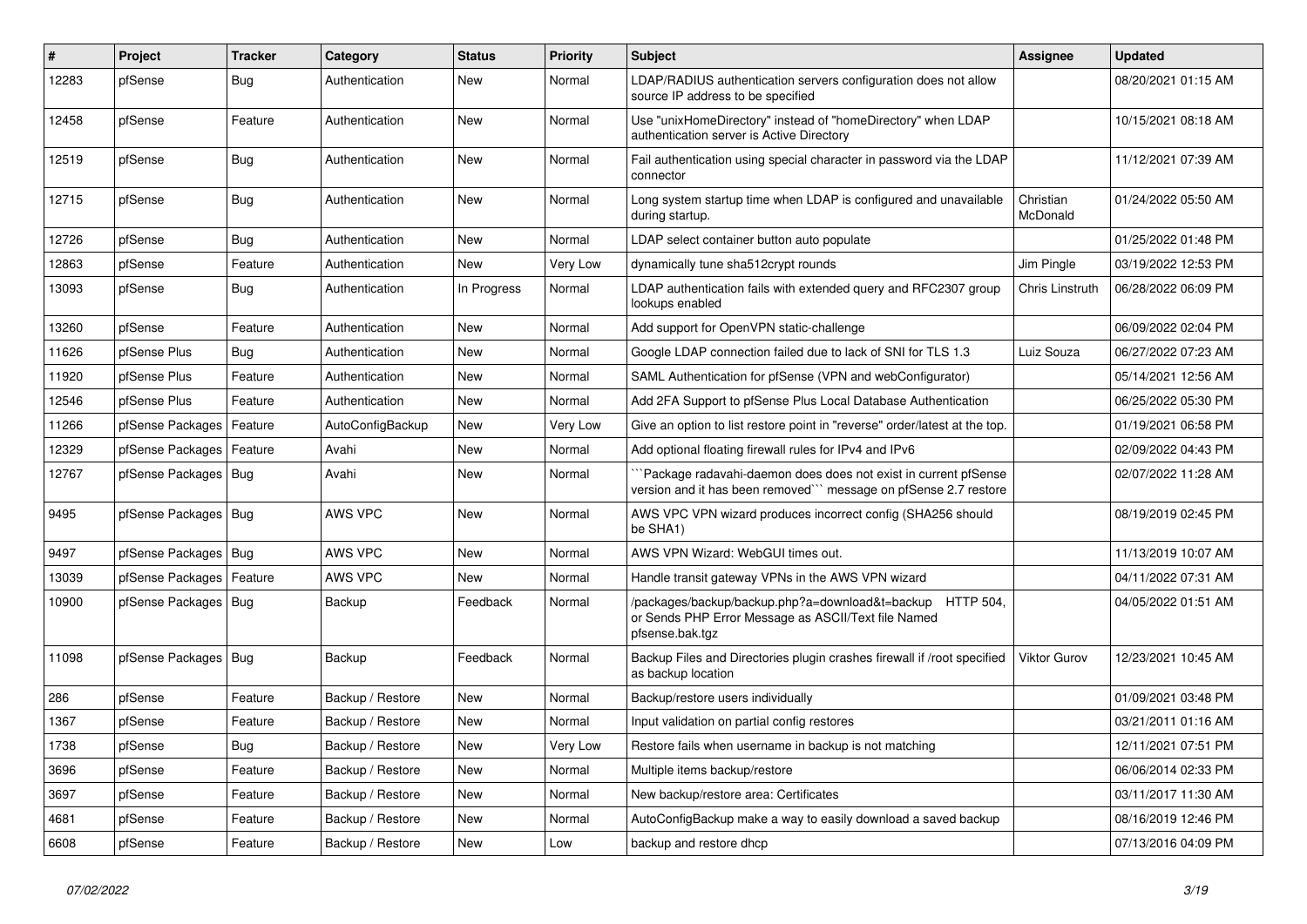| #     | Project                       | <b>Tracker</b> | Category         | <b>Status</b> | <b>Priority</b> | <b>Subject</b>                                                                                           | Assignee              | <b>Updated</b>      |
|-------|-------------------------------|----------------|------------------|---------------|-----------------|----------------------------------------------------------------------------------------------------------|-----------------------|---------------------|
| 7688  | pfSense                       | Feature        | Backup / Restore | New           | Low             | AutoConfigBackup - Info Icon - username only                                                             |                       | 10/22/2017 10:46 AM |
| 7757  | pfSense                       | Bug            | Backup / Restore | New           | Normal          | Auto Config Backup fails to upload unless Default Gateway is up                                          |                       | 08/16/2019 12:47 PM |
| 8076  | pfSense                       | Bug            | Backup / Restore | New           | Normal          | User can easily apply an unusable interface configuration after<br>restore                               |                       | 08/14/2019 10:52 AM |
| 9775  | pfSense                       | Feature        | Backup / Restore | New           | Normal          | AutoConfigBackup - Rolling per day/hour cap on changes, retention<br>policy                              |                       | 09/20/2019 09:19 AM |
| 11110 | pfSense                       | <b>Bug</b>     | Backup / Restore | New           | Normal          | Backup file should be checked before restoring a specific area                                           |                       | 12/05/2020 02:50 PM |
| 12249 | pfSense                       | <b>Bug</b>     | Backup / Restore | <b>New</b>    | Normal          | HAProxy causing failed ACB backups                                                                       |                       | 11/15/2021 11:58 PM |
| 12553 | pfSense                       | Feature        | Backup / Restore | New           | Normal          | Auto Config Backup: Allow selecting multiple backups for deletion                                        |                       | 02/22/2022 04:27 AM |
| 12774 | pfSense                       | <b>Bug</b>     | Backup / Restore | New           | Normal          | Picture widget image is not saved in backup                                                              |                       | 04/04/2022 04:48 AM |
| 13132 | pfSense                       | Bug            | Backup / Restore | New           | Normal          | Two SSHDATA Sections in Restored Config Breaks Unit                                                      | Jim Pingle            | 06/29/2022 07:53 AM |
| 13289 | pfSense                       | <b>Bug</b>     | Backup / Restore | New           | Low             | Attempting to restore a 0 byte "config.xml" prints an error that the<br>file cannot be read              |                       | 06/28/2022 12:01 PM |
| 13205 | pfSense Docs                  | New Content    | Backup / Restore | Feedback      | Normal          | <b>ZFS Boot Environment documentation</b>                                                                | Christian<br>McDonald | 05/31/2022 10:55 AM |
| 8146  | pfSense Packages              | Feature        | <b>BIND</b>      | <b>New</b>    | Normal          | Zone Domain Records more powerfull for BIND Zones                                                        |                       | 08/13/2019 09:39 AM |
| 8197  | pfSense Packages              | Bug            | <b>BIND</b>      | New           | Normal          | BIND UI fails to properly update zone with inline DNSSEC signing<br>enabled                              |                       | 02/18/2019 05:23 PM |
| 8199  | pfSense Packages              | Feature        | <b>BIND</b>      | <b>New</b>    | Normal          | Support reordering and/or sort alphabetically across BIND package                                        |                       | 12/12/2017 02:05 AM |
| 9916  | pfSense Packages              | Feature        | <b>BIND</b>      | Feedback      | Normal          | Check allow-transfer in custom option when the zone is slave                                             |                       | 04/21/2022 12:40 PM |
| 10330 | pfSense Packages   Bug        |                | <b>BIND</b>      | Feedback      | Normal          | BIND zone configuration displays wrong DS resource record with<br>inline DNSSEC signing enabled          |                       | 04/21/2022 12:40 PM |
| 10445 | pfSense Packages   Bug        |                | <b>BIND</b>      | Feedback      | Normal          | BIND crashed when added RPZ. rpz is not a master or slave zone.                                          |                       | 04/21/2022 12:40 PM |
| 10693 | pfSense Packages              | Bug            | <b>BIND</b>      | <b>New</b>    | Normal          | pfSense Bind Zone Editor UI does not update zone serial number<br>when a change is made                  |                       | 09/01/2021 12:51 AM |
| 10760 | pfSense Packages   Bug        |                | <b>BIND</b>      | New           | High            | pfSense BIND 9.14.12 server terminates due to assertion failure                                          |                       | 07/11/2020 04:53 PM |
| 11074 | pfSense Packages              | Bug            | <b>BIND</b>      | <b>New</b>    | Low             | bind Zone Settings Zones, Save button opens "Confirmation<br>required to save changes"                   |                       | 11/16/2020 11:08 AM |
| 11343 | pfSense Packages              | Bug            | <b>BIND</b>      | Feedback      | Low             | Invalid link to pfSense-pkg-bind changelog                                                               | <b>Viktor Gurov</b>   | 04/05/2022 08:12 AM |
| 11563 | pfSense Packages   Bug        |                | <b>BIND</b>      | New           | High            | BIND GUI writes TXT records > 255 characters                                                             |                       | 02/27/2021 07:11 AM |
| 11634 | pfSense Packages   Regression |                | <b>BIND</b>      | New           | Normal          | bind hangs when pfsense is reconnecting as an openvpn client to a<br>TUN openvpn server                  |                       | 03/14/2021 07:23 AM |
| 12869 | pfSense Packages   Bug        |                | <b>BIND</b>      | Feedback      | Normal          | Bind DNS Package AAAA filtering Broken on new ZFS Installs                                               | <b>Viktor Gurov</b>   | 03/09/2022 12:38 PM |
| 13002 | pfSense Packages   Regression |                | <b>BIND</b>      | Feedback      | Normal          | BIND 9.16 13 could not find existing DNSSEC keys at<br>/cf/named/etc/namedb/keys due to directory change | Viktor Gurov          | 03/31/2022 12:14 PM |
| 13114 | pfSense Packages   Bug        |                | <b>BIND</b>      | Feedback      | Normal          | BIND calls rndc in rc_stop when named is not running                                                     | <b>Stuart Wyatt</b>   | 05/04/2022 12:41 PM |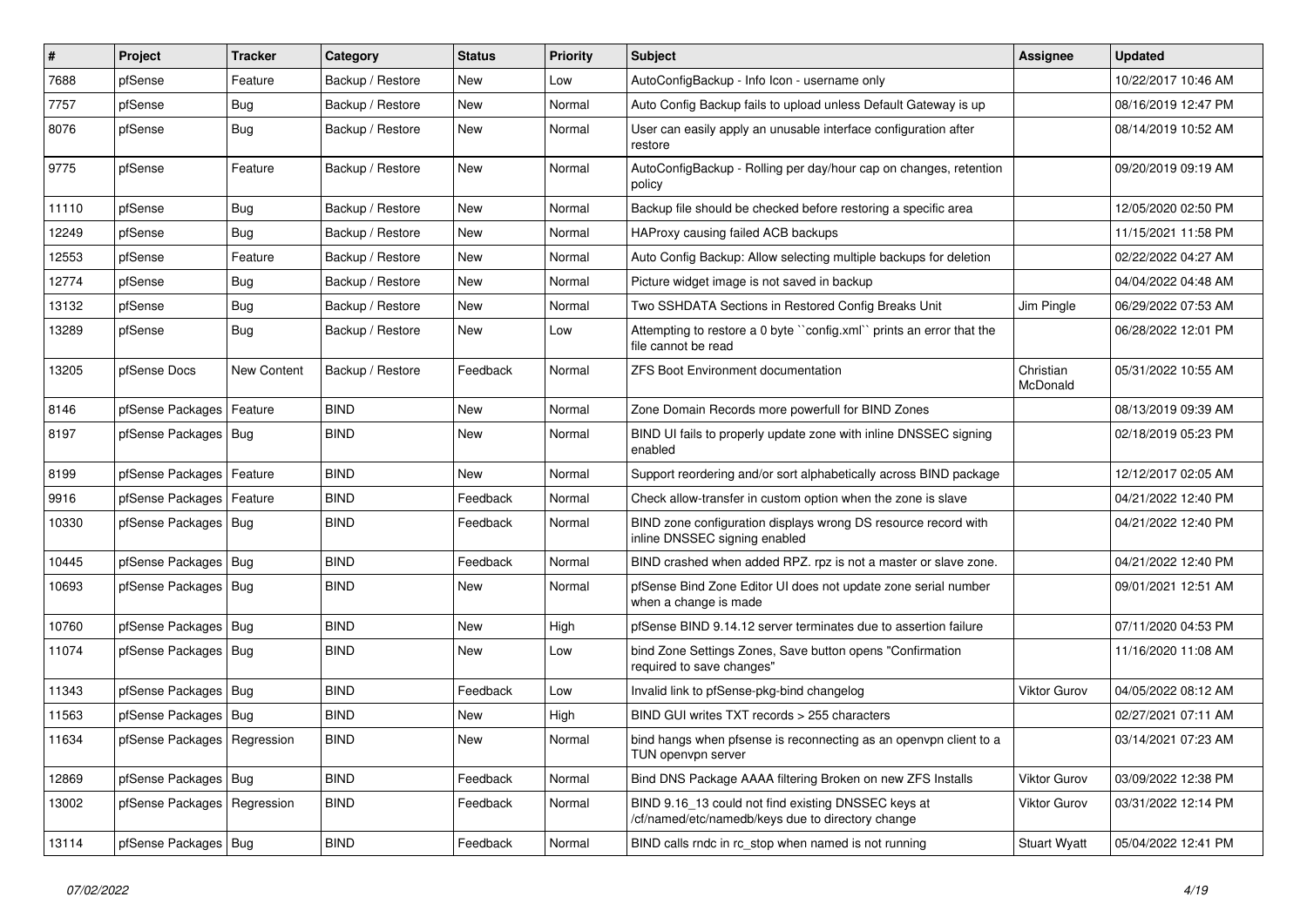| $\vert$ # | Project | <b>Tracker</b> | Category              | <b>Status</b> | <b>Priority</b> | <b>Subject</b>                                                                    | <b>Assignee</b>      | <b>Updated</b>      |
|-----------|---------|----------------|-----------------------|---------------|-----------------|-----------------------------------------------------------------------------------|----------------------|---------------------|
| 4472      | pfSense | Feature        | Build / Release       | New           | Normal          | Cryptographically sign every (sub-)release                                        |                      | 08/13/2019 12:53 PM |
| 12782     | pfSense | Todo           | Build / Release       | New           | Normal          | Disable compatibility flag                                                        | <b>Brad Davis</b>    | 06/28/2022 12:01 PM |
| 385       | pfSense | Feature        | <b>Captive Portal</b> | New           | Normal          | Reverse captive portal                                                            |                      | 08/13/2019 12:23 PM |
| 1675      | pfSense | Bug            | Captive Portal        | New           | Normal          | Captive portal logout problems with pop-up blockers.                              | <b>Jared Dillard</b> | 03/28/2016 01:37 PM |
| 1831      | pfSense | Feature        | <b>Captive Portal</b> | New           | Normal          | Captive portal IPv6 support                                                       | Reid<br>Linnemann    | 06/28/2022 12:01 PM |
| 1924      | pfSense | Feature        | <b>Captive Portal</b> | <b>New</b>    | Normal          | Ability of CP's allowed IP addresses to use aliases                               |                      | 07/26/2018 04:28 AM |
| 2025      | pfSense | Feature        | Captive Portal        | New           | Normal          | Captive Portal: Easy accessible Logout page instead of Logout<br>pop-up window    |                      | 02/06/2016 04:59 AM |
| 2545      | pfSense | Feature        | Captive Portal        | New           | Low             | CaptivePortal: Custom "Re-authenticate every x minutes"                           |                      | 07/08/2012 05:21 PM |
| 2573      | pfSense | Feature        | Captive Portal        | New           | Normal          | Captive Portal support of RADIUS POD (Packet of Disconnect)                       |                      | 10/17/2016 03:14 AM |
| 2963      | pfSense | Feature        | Captive Portal        | New           | Normal          | Captive Portal MAC authentication request                                         |                      | 08/22/2017 09:09 PM |
| 3053      | pfSense | Feature        | <b>Captive Portal</b> | <b>New</b>    | Normal          | Automatically add DHCP static addresses to CP passthru-mac                        |                      | 06/21/2013 11:54 AM |
| 3377      | pfSense | Feature        | Captive Portal        | New           | Normal          | OAuth2 authentication in captive portal                                           | Jim Thompson         | 10/19/2020 09:13 AM |
| 4724      | pfSense | Feature        | <b>Captive Portal</b> | New           | Low             | Captive Portal Status Add Client Hostname                                         |                      | 05/22/2015 08:38 AM |
| 5658      | pfSense | Bug            | Captive Portal        | Confirmed     | Low             | Files with the same name cannot be uploaded to multiple captive<br>portal zones   |                      | 12/18/2015 07:19 PM |
| 6956      | pfSense | Feature        | Captive Portal        | New           | Normal          | Allow more control over concurrent logins                                         |                      | 11/23/2016 12:01 PM |
| 7553      | pfSense | Bug            | <b>Captive Portal</b> | Confirmed     | Very Low        | Captive portal on a parent interface blocks traffic on VLAN interfaces<br>too     |                      | 08/19/2018 03:15 PM |
| 7971      | pfSense | Feature        | <b>Captive Portal</b> | New           | Normal          | Allow import, export and synchronization of MACs under Captive<br>Portal service  |                      | 10/19/2017 04:56 AM |
| 9627      | pfSense | Feature        | Captive Portal        | New           | Normal          | Captive Portal only shows authenticated users                                     |                      | 08/14/2019 02:48 PM |
| 9970      | pfSense | Feature        | Captive Portal        | <b>New</b>    | Low             | Captive Portal and SAML2 Integration                                              | Mauro Braggio        | 10/12/2020 07:39 AM |
| 11189     | pfSense | Feature        | Captive Portal        | <b>New</b>    | Normal          | Captive Portal - Tarpit option                                                    |                      | 12/23/2020 06:44 PM |
| 11379     | pfSense | Feature        | Captive Portal        | New           | Normal          | <b>Template Roll Printer</b>                                                      |                      | 02/07/2021 05:26 AM |
| 12357     | pfSense | Bug            | Captive Portal        | New           | Normal          | Captive Portal popup Logout button loads full login page in popup<br>when clicked |                      | 10/27/2021 12:10 PM |
| 12467     | pfSense | <b>Bug</b>     | Captive Portal        | <b>New</b>    | Normal          | CP error on client disconnect after reboot                                        |                      | 10/17/2021 05:35 AM |
| 12648     | pfSense | Bug            | Captive Portal        | New           | Normal          | Undocumented variables 'listenporthttp' and 'listenporthttps'                     |                      | 12/28/2021 10:44 AM |
| 12730     | pfSense | <b>Bug</b>     | Captive Portal        | New           | Normal          | RADIUS accounting does not work if WAN is down                                    |                      | 01/26/2022 05:13 AM |
| 13215     | pfSense | Bug            | Captive Portal        | Assigned      | Normal          | Allowed MAC/IP/Hostname traffic counts for authorized users                       | Reid<br>Linnemann    | 05/31/2022 05:31 PM |
| 13219     | pfSense | Feature        | Captive Portal        | New           | Very Low        | Enable/Disable single voucher roll                                                |                      | 05/26/2022 08:14 AM |
| 13220     | pfSense | Feature        | Captive Portal        | New           | Very Low        | Voucher per-roll bandwidth restrictions and traffic quotas                        |                      | 05/26/2022 08:16 AM |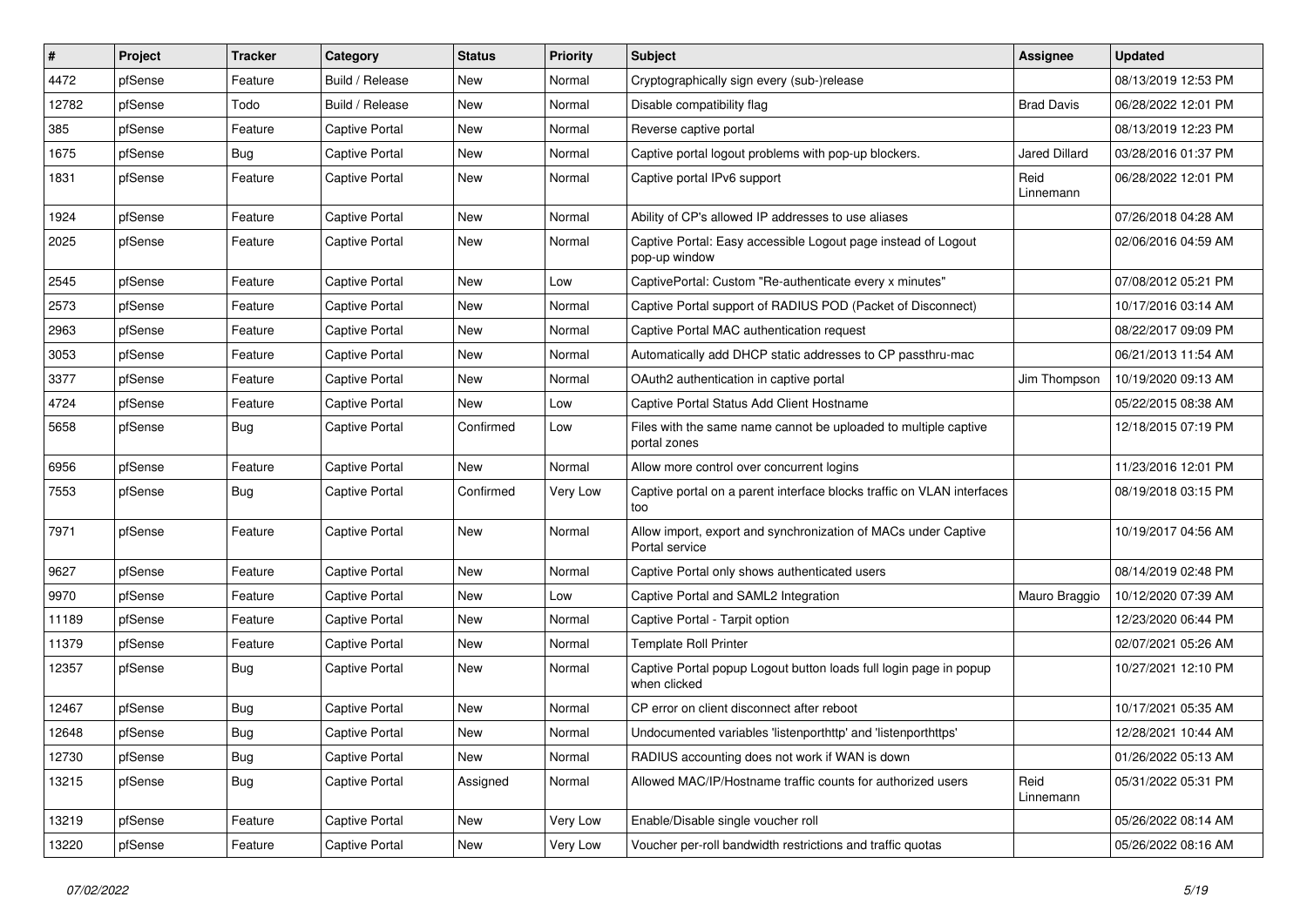| $\vert$ # | Project          | <b>Tracker</b> | Category              | <b>Status</b>                 | <b>Priority</b> | <b>Subject</b>                                                                                          | <b>Assignee</b>        | <b>Updated</b>      |
|-----------|------------------|----------------|-----------------------|-------------------------------|-----------------|---------------------------------------------------------------------------------------------------------|------------------------|---------------------|
| 13226     | pfSense          | <b>Bug</b>     | Captive Portal        | Confirmed                     | Normal          | Captive Portal doesn't disconnect established OpenVPN link                                              | Reid<br>Linnemann      | 05/30/2022 10:38 AM |
| 13272     | pfSense          | Bug            | Captive Portal        | Pull Request<br>Review        | Very Low        | Voucher CSV output has leading space before voucher code                                                | Jim Pingle             | 06/28/2022 12:01 PM |
| 13290     | pfSense          | Regression     | <b>Captive Portal</b> | Feedback                      | Normal          | Error "dummynet: bad switch 21!" with Captive Portals and Limiters<br>active                            |                        | 07/01/2022 04:53 AM |
| 13323     | pfSense          | <b>Bug</b>     | Captive Portal        | <b>New</b>                    | Normal          | Captive Portal breaks policy based routing for mac address<br>bypassed clients after upgrade to 22.05   | <b>Kristof Provost</b> | 06/30/2022 09:46 AM |
| 13229     | pfSense Docs     | Todo           | Captive Portal        | Feedback                      | Normal          | Update documentation for IPFW to PF transition for Limiters and<br><b>Captive Portal</b>                | Jim Pingle             | 05/27/2022 03:04 PM |
| 2099      | pfSense          | Todo           | CARP                  | <b>New</b>                    | Normal          | Remove "queue" from CARP traffic                                                                        |                        | 01/19/2012 10:59 AM |
| 2218      | pfSense          | Feature        | CARP                  | <b>New</b>                    | Normal          | Ability to delay CARP master status at boot time                                                        |                        | 03/03/2021 11:57 AM |
| 4845      | pfSense          | <b>Bug</b>     | CARP                  | Confirmed                     | High            | CARP preemption doesn't switch to backup where connectivity<br>between systems is lost but not NIC link |                        | 07/28/2015 07:55 AM |
| 5849      | pfSense          | <b>Bug</b>     | CARP                  | New                           | Normal          | Routing fail on CARP IPsec                                                                              |                        | 12/18/2021 04:41 PM |
| 7648      | pfSense          | Bug            | CARP                  | New                           | Very Low        | SPAN ports on an interface renders CARP HA inoperative                                                  |                        | 06/14/2017 09:19 PM |
| 8100      | pfSense          | Bug            | CARP                  | New                           | Normal          | pfsync Initially Deletes States on Primary for Connections<br><b>Established through Secondary</b>      | Luiz Souza             | 02/08/2022 12:59 PM |
| 8566      | pfSense          | <b>Bug</b>     | CARP                  | <b>New</b>                    | Normal          | Wrong IPv6 source in NS request in case using of IPv6 alias                                             |                        | 06/12/2018 01:26 PM |
| 8567      | pfSense          | <b>Bug</b>     | CARP                  | <b>New</b>                    | Normal          | Using IPv6 VIP alias for services may affect CARP IPv6 VIP work                                         |                        | 06/12/2018 01:26 PM |
| 13110     | pfSense          | <b>Bug</b>     | CARP                  | New                           | Very Low        | changing CARP VIP address does not update outbound NAT<br>interface IP                                  |                        | 05/03/2022 02:52 PM |
| 10796     | pfSense Packages | Feature        | Cellular              | Feedback                      | Normal          | Huawei ME909u-521 support                                                                               |                        | 04/21/2022 12:40 PM |
| 13063     | pfSense Packages | Feature        | Cellular              | <b>Pull Request</b><br>Review | Normal          | Cellular package shall support more modems and NMEA port                                                |                        | 05/06/2022 02:38 PM |
| 1257      | pfSense          | Feature        | Certificates          | <b>Pull Request</b><br>Review | Normal          | Handle encypted CA/Certificate private keys                                                             |                        | 10/12/2020 07:12 AM |
| 1268      | pfSense          | Feature        | Certificates          | New                           | Normal          | Allow mass renewing of certs                                                                            |                        | 11/01/2019 03:17 PM |
| 2276      | pfSense          | Feature        | Certificates          | <b>New</b>                    | Normal          | Remote CRL fetch support                                                                                |                        | 02/06/2016 04:14 AM |
| 7289      | pfSense          | <b>Bug</b>     | Certificates          | New                           | Low             | Generating 4096bit Certificate                                                                          |                        | 08/14/2019 09:56 AM |
| 9889      | pfSense          | <b>Bug</b>     | Certificates          | New                           | Very Low        | CRL check for Intermediate CA CRLs fails                                                                | Jim Pingle             | 11/08/2019 11:03 AM |
| 10258     | pfSense          | Feature        | Certificates          | <b>New</b>                    | Very Low        | allow to sign CA                                                                                        |                        | 02/20/2020 04:20 AM |
| 11203     | pfSense          | <b>Bug</b>     | Certificates          | <b>New</b>                    | Normal          | certificate manager very slow                                                                           |                        | 12/31/2020 11:57 AM |
| 12737     | pfSense          | Bug            | Certificates          | New                           | Normal          | CApath is not defined by default in curl                                                                |                        | 06/28/2022 12:01 PM |
| 13305     | pfSense          | Feature        | Certificates          | <b>New</b>                    | Normal          | Certificate Revocation page should show expiration date                                                 |                        | 06/27/2022 10:26 AM |
| 12894     | pfSense Plus     | Bug            | Certificates          | New                           | Low             | duplicating freshly created certificates through refreshing                                             |                        | 03/03/2022 02:35 PM |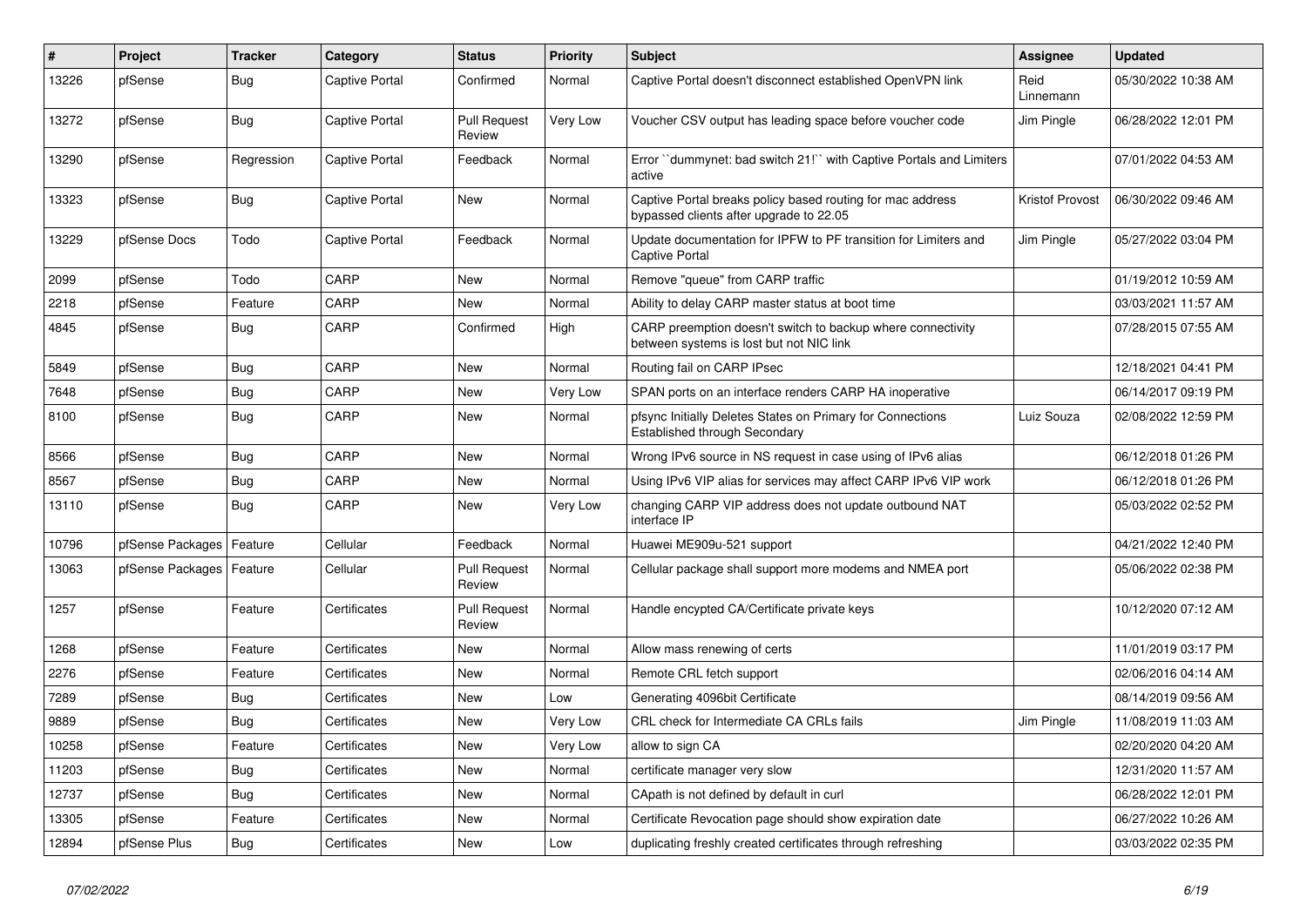| #     | Project                    | <b>Tracker</b> | Category                        | <b>Status</b>                 | <b>Priority</b> | Subject                                                                                                               | Assignee      | <b>Updated</b>      |
|-------|----------------------------|----------------|---------------------------------|-------------------------------|-----------------|-----------------------------------------------------------------------------------------------------------------------|---------------|---------------------|
| 12098 | pfSense Docs               | Correction     | Configuration                   | New                           | Normal          | Feedback on pfSense Configuration Recipes - Accessing a<br>CPE/Modem from Inside the Firewall                         |               | 07/02/2021 02:30 AM |
| 12402 | pfSense Docs               | Todo           | Configuration                   | New                           | Normal          | Feedback on Configuration - Advanced Configuration Options -<br>Notifications                                         |               | 09/24/2021 12:46 AM |
| 13291 | pfSense Docs               | Todo           | Configuration                   | <b>New</b>                    | Low             | Notification documentation                                                                                            |               | 06/21/2022 10:22 AM |
| 3895  | pfSense                    | Feature        | Configuration<br><b>Backend</b> | New                           | Normal          | Timeout for "Apply change"                                                                                            |               | 01/25/2021 08:07 AM |
| 5902  | pfSense                    | Todo           | Configuration<br>Backend        | <b>New</b>                    | Normal          | Use a common place for default values                                                                                 |               | 08/13/2019 12:53 PM |
| 6398  | pfSense                    | <b>Bug</b>     | Configuration<br>Backend        | <b>New</b>                    | Normal          | If config cannot be loaded due to corruption or bug, it isn't handled<br>gracefully (just stops)                      |               | 08/13/2019 01:23 PM |
| 10833 | pfSense                    | <b>Bug</b>     | Configuration<br>Backend        | <b>New</b>                    | Normal          | unbound exits on configuration error when link status flaps on LAN<br>interface                                       |               | 08/13/2020 11:53 PM |
| 12483 | pfSense                    | <b>Bug</b>     | Configuration<br>Backend        | New                           | Normal          | GUI creates inconsistent config.xml                                                                                   |               | 10/23/2021 06:48 AM |
| 13287 | pfSense                    | Feature        | Configuration<br>Backend        | <b>New</b>                    | Normal          | Encode OpenVPN Custom Options                                                                                         |               | 06/20/2022 10:33 AM |
| 13288 | pfSense                    | <b>Bug</b>     | Configuration<br>Backend        | New                           | Normal          | Encode FreeRADIUS Custom Options                                                                                      |               | 06/20/2022 10:36 AM |
| 2693  | pfSense                    | Feature        | Console Menu                    | <b>New</b>                    | Normal          | Allow mapping mapping non-physical interfaces via console                                                             | Mathieu Simon | 11/27/2012 03:00 PM |
| 6469  | pfSense                    | Feature        | Console Menu                    | New                           | Normal          | Improve help + self documentation in console PHP shell                                                                |               | 08/13/2019 01:23 PM |
| 7747  | pfSense                    | Feature        | Console Menu                    | New                           | Normal          | Minor UI Tweak: Make hitting enter on the console (esp via SSH)<br>should not log you out, but simply redraw the menu |               | 08/01/2017 04:03 PM |
| 13249 | pfSense                    | <b>Bug</b>     | Console Menu                    | New                           | Normal          | Running playback comands multiple times results in PHP error                                                          |               | 06/06/2022 07:02 AM |
| 13258 | pfSense                    | <b>Bug</b>     | Console Menu                    | <b>Pull Request</b><br>Review | Low             | secret menu option 100                                                                                                | Jim Pingle    | 06/28/2022 12:01 PM |
| 13268 | pfSense                    | Todo           | Console Menu                    | Ready To Test                 | Normal          | columns don't align nicely in console with medium-long interface<br>names                                             |               | 06/12/2022 10:32 PM |
| 11970 | pfSense Packages           | Bug            | Coreboot                        | <b>New</b>                    | Normal          | Netgate Firmware Upgrade Doesn't Work on XG-2758                                                                      |               | 04/21/2022 12:39 PM |
| 13074 | pfSense Plus               | <b>Bug</b>     | Cryptographic<br>Modules        | New                           | Normal          | AES-GCM with SafeXcel on Netgate 2100 causes MBUF overload                                                            |               | 06/12/2022 11:14 AM |
| 12658 | pfSense Packages   Feature |                | darkstat                        | <b>New</b>                    | Normal          | Adding prometheus metrics to darkstat                                                                                 |               | 05/27/2022 09:44 PM |
| 2479  | pfSense                    | Feature        | Dashboard                       | New                           | Normal          | Allow reordering of the traffic graphs on the dashboard                                                               |               | 06/08/2012 04:13 PM |
| 3411  | pfSense                    | <b>Bug</b>     | Dashboard                       | New                           | Low             | Interfaces and statistics dashboard widgets very slow with large<br>numbers of interfaces                             |               | 01/24/2014 02:09 AM |
| 4646  | pfSense                    | Feature        | Dashboard                       | New                           | Normal          | Recover valuable vertical screen real estate in dashboard                                                             |               | 04/20/2015 07:46 PM |
| 5567  | pfSense                    | Feature        | Dashboard                       | New                           | Low             | CARP status widget does not update in real time                                                                       |               | 08/20/2019 03:33 PM |
| 6390  | pfSense                    | Todo           | Dashboard                       | New                           | Low             | Autoscale from Traffic Graph not correct size (big graphs)                                                            |               | 05/23/2016 01:38 PM |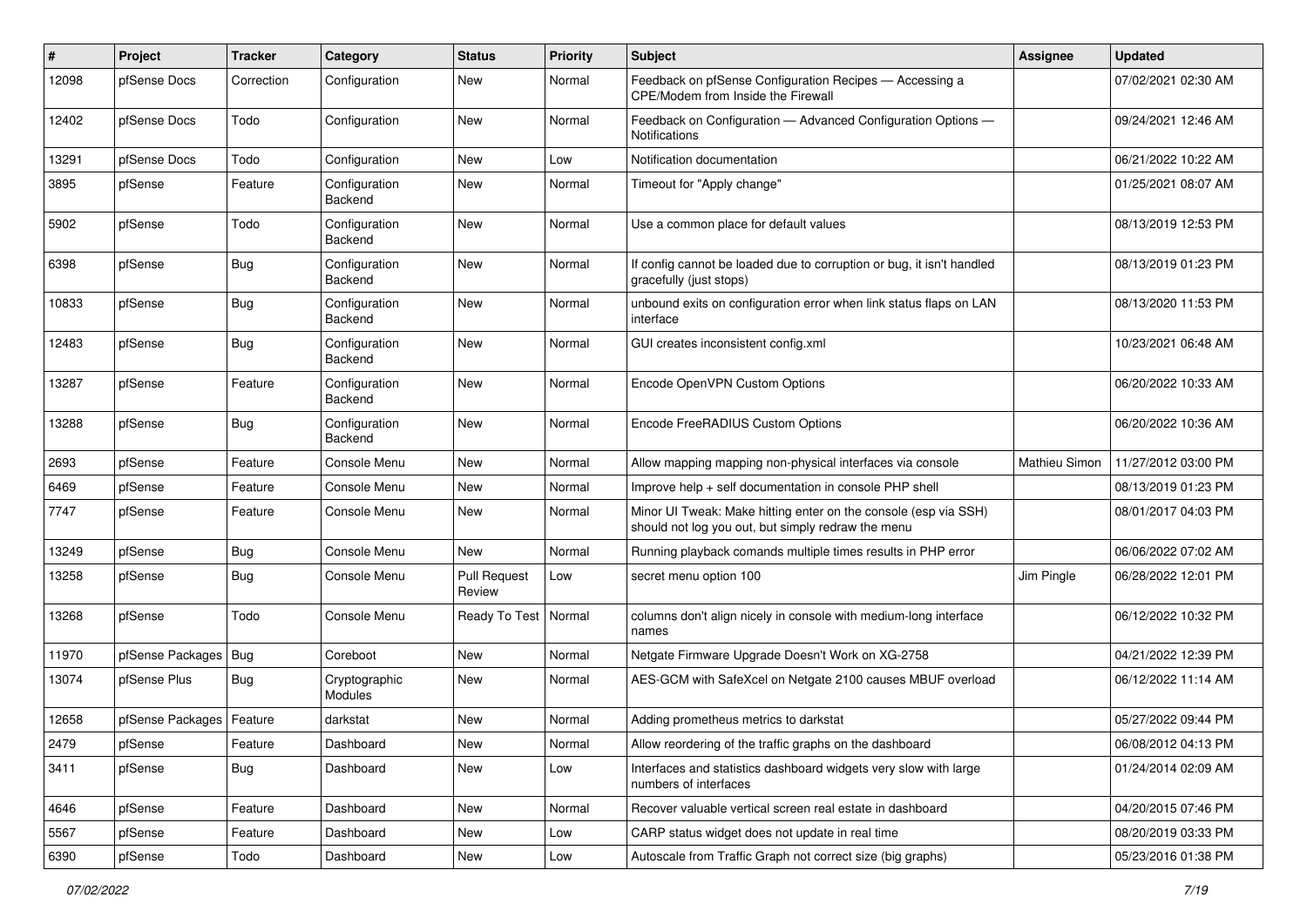| $\vert$ # | Project      | <b>Tracker</b> | Category        | <b>Status</b>                 | <b>Priority</b> | <b>Subject</b>                                                                                                                     | <b>Assignee</b>      | <b>Updated</b>      |
|-----------|--------------|----------------|-----------------|-------------------------------|-----------------|------------------------------------------------------------------------------------------------------------------------------------|----------------------|---------------------|
| 7113      | pfSense      | <b>Bug</b>     | Dashboard       | New                           | Normal          | Interface name in Traffic Graphs                                                                                                   |                      | 12/31/2021 05:40 PM |
| 7182      | pfSense      | Feature        | Dashboard       | New                           | Normal          | Break up System Widget on the Dashboard                                                                                            |                      | 08/21/2019 08:59 AM |
| 7387      | pfSense      | Bug            | Dashboard       | New                           | Low             | New Traffic Graph in dashboard resets inverted view to normal view                                                                 | <b>Jared Dillard</b> | 12/11/2021 08:14 PM |
| 7788      | pfSense      | <b>Bug</b>     | Dashboard       | New                           | Low             | Irregular updating of widgets like cpu/uptime on system widget.                                                                    |                      | 08/21/2019 09:03 AM |
| 7857      | pfSense      | <b>Bug</b>     | Dashboard       | <b>New</b>                    | Very Low        | Interfaces Widget U/I fails to wrap IPV6 addresses when the string is<br>too wide for the widget                                   |                      | 08/13/2019 09:15 AM |
| 7934      | pfSense      | Feature        | Dashboard       | New                           | Very Low        | format support phone# for international use                                                                                        |                      | 10/12/2017 04:38 PM |
| 7974      | pfSense      | Feature        | Dashboard       | New                           | Normal          | <b>ZFS RAID Monitor Not available</b>                                                                                              |                      | 08/20/2019 01:34 PM |
| 8157      | pfSense      | Bug            | Dashboard       | New                           | Very Low        | Traffic Graph clutter from time to time                                                                                            |                      | 12/03/2017 06:40 AM |
| 8458      | pfSense      | Feature        | Dashboard       | <b>New</b>                    | Low             | Allow reordering of interface widget                                                                                               |                      | 08/14/2019 10:52 AM |
| 9353      | pfSense      | <b>Bug</b>     | Dashboard       | New                           | Low             | PHPSession errors from limited access to dashboard and widgets                                                                     |                      | 10/06/2020 09:31 AM |
| 9677      | pfSense      | <b>Bug</b>     | Dashboard       | <b>New</b>                    | Normal          | Dashboard hangs when widget needs data from a remote host which<br>is down                                                         |                      | 08/13/2019 09:15 AM |
| 10280     | pfSense      | Feature        | Dashboard       | <b>New</b>                    | Low             | <b>DHCP Leases widget</b>                                                                                                          |                      | 11/07/2020 09:18 PM |
| 10395     | pfSense      | Feature        | Dashboard       | New                           | Low             | Add Dashboard System Information support for more PC Engines<br>APU boards                                                         |                      | 02/17/2022 01:02 AM |
| 10401     | pfSense      | Feature        | Dashboard       | New                           | Normal          | Request: ability to sort/separate stopped/running Service(s) on<br>Dashboard -> Services Status widget                             |                      | 03/31/2020 04:48 PM |
| 11759     | pfSense      | Bug            | Dashboard       | New                           | Normal          | Traffic graphs on dashboard double upload on pppoe links                                                                           |                      | 12/30/2021 04:00 AM |
| 12673     | pfSense      | <b>Bug</b>     | Dashboard       | <b>Pull Request</b><br>Review | Normal          | Firewall Logs Widget fails to update at intervals below 5 seconds.                                                                 | <b>Viktor Gurov</b>  | 06/28/2022 12:01 PM |
| 13165     | pfSense      | Feature        | Dashboard       | <b>Pull Request</b><br>Review | Normal          | Feat: live update for Services dashboard widget                                                                                    |                      | 05/15/2022 01:48 AM |
| 13168     | pfSense      | Feature        | Dashboard       | <b>New</b>                    | Low             | Multiple Dashboard views for a single user                                                                                         |                      | 05/16/2022 07:53 AM |
| 13325     | pfSense Plus | Bug            | Dashboard       | New                           | Normal          | System Information Widget Reloading                                                                                                |                      | 06/30/2022 12:00 PM |
| 1219      | pfSense      | Feature        | Developer Tools | New                           | Low             | Ship DTRACE enabled kernels in the images                                                                                          |                      | 07/26/2017 03:14 AM |
| 7244      | pfSense      | Feature        | Developer Tools | New                           | Normal          | Publish pfsense as a Vagrant Basebox                                                                                               |                      | 01/29/2019 04:09 AM |
| 11471     | pfSense Docs | Todo           | Development     | New                           | Low             | Feedback on Development - Developing Packages                                                                                      | Jim Pingle           | 02/19/2021 02:52 PM |
| 8852      | pfSense Docs | Correction     | <b>DHCP</b>     | <b>New</b>                    | Normal          | [feedback form] Unclear about "Client Identifier" in a static mapping                                                              | Jim Pingle           | 09/23/2020 02:30 PM |
| 11071     | pfSense Docs | New Content    | <b>DHCP</b>     | New                           | Normal          | Feedback on Services - IPv6 Router Advertisements                                                                                  | Jim Pingle           | 12/08/2020 09:25 AM |
| 2323      | pfSense      | Feature        | DHCP (IPv4)     | New                           | Low             | GUI doesn't allow to configure DHCP server to serve IP addresses<br>belonging to subnets wich are not associated with an interface |                      | 08/19/2019 10:27 AM |
| 2774      | pfSense      | Feature        | DHCP (IPv4)     | New                           | Normal          | Extend DHCP Pools code to allow using different subnets                                                                            |                      | 08/19/2019 10:27 AM |
| 2983      | pfSense      | Feature        | DHCP (IPv4)     | New                           | Normal          | DHCPD: Add vendor-class-identifier and MAC-OIDs                                                                                    |                      | 05/29/2020 09:24 PM |
| 3404      | pfSense      | Bug            | DHCP (IPv4)     | New                           | Normal          | DHCP Server Fails to Start on Interfaces that are Slow to Come<br>Online During Boot                                               |                      | 02/11/2014 05:09 PM |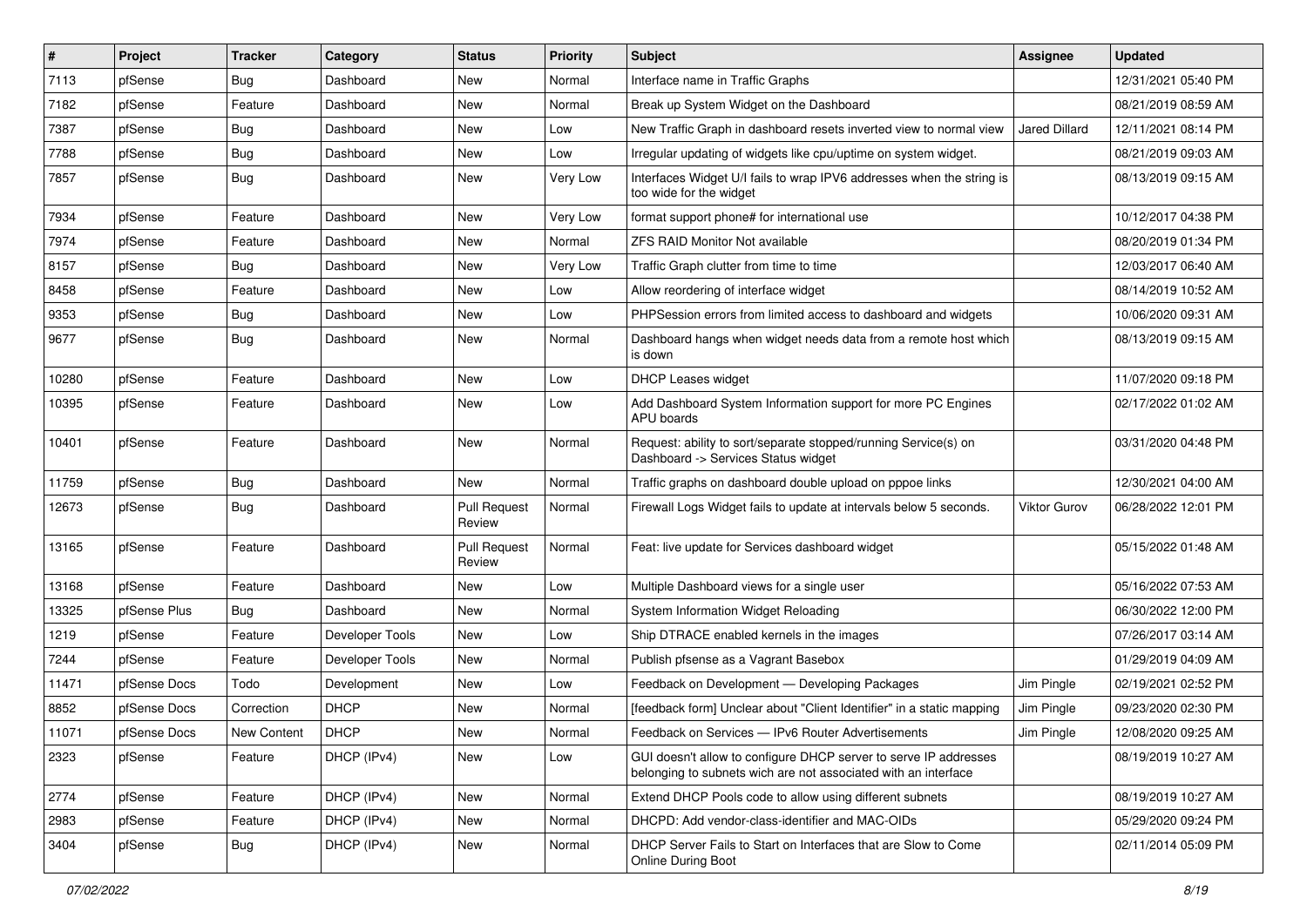| #     | Project | <b>Tracker</b> | Category    | <b>Status</b> | <b>Priority</b> | <b>Subject</b>                                                                                     | <b>Assignee</b>      | <b>Updated</b>      |
|-------|---------|----------------|-------------|---------------|-----------------|----------------------------------------------------------------------------------------------------|----------------------|---------------------|
| 3534  | pfSense | Feature        | DHCP (IPv4) | New           | Normal          | DDNS using arbitrary zone primary                                                                  |                      | 07/08/2014 11:40 AM |
| 3771  | pfSense | <b>Bug</b>     | DHCP (IPv4) | <b>New</b>    | Normal          | Webinterface and dhcpdcrashes with 500+ static leases                                              |                      | 08/21/2019 09:26 AM |
| 4061  | pfSense | Bug            | DHCP (IPv4) | Confirmed     | Normal          | dhcpd doesn't send client-hostname to peer, breaking DHCP lease<br>registrations w/HA              |                      | 02/24/2017 08:58 PM |
| 4451  | pfSense | <b>Bug</b>     | DHCP (IPv4) | <b>New</b>    | Low             | Status DHCP Leases shows double entries for static entries without<br>IP address                   | <b>Phillip Davis</b> | 05/21/2022 04:55 PM |
| 4899  | pfSense | Feature        | DHCP (IPv4) | New           | Normal          | Additional BOOTP/DHCP Options should allow a force option                                          |                      | 01/02/2018 02:24 PM |
| 5080  | pfSense | Feature        | DHCP (IPv4) | <b>New</b>    | Normal          | Settings tab under Services>DHCP Server                                                            |                      | 08/13/2019 12:53 PM |
| 6362  | pfSense | Bug            | DHCP (IPv4) | Confirmed     | Normal          | DHCP Client ID not used                                                                            |                      | 07/09/2021 06:30 AM |
| 6544  | pfSense | Feature        | DHCP (IPv4) | <b>New</b>    | Very Low        | RFC 3046 DHCP Option 82 support (and RFC 3315/4649/4580 for<br>IPv6                                |                      | 07/13/2020 02:14 AM |
| 6615  | pfSense | Feature        | DHCP (IPv4) | New           | Normal          | new DHCP server option                                                                             |                      | 08/13/2019 01:39 PM |
| 6960  | pfSense | Feature        | DHCP (IPv4) | <b>New</b>    | Normal          | Consider replacing ISC DHCP server with KEA DHCP                                                   |                      | 09/24/2020 01:59 PM |
| 7172  | pfSense | Bug            | DHCP (IPv4) | New           | Normal          | Sorting by hostname in Services > DHCP Server > LAN should be<br>'natural" (alphanumeric friendly) |                      | 08/20/2019 03:47 PM |
| 7405  | pfSense | Feature        | DHCP (IPv4) | <b>New</b>    | Normal          | Ability to add dhcp host reservations from "Diagnostics -> ARP table"                              |                      | 10/12/2020 08:22 AM |
| 7441  | pfSense | Feature        | DHCP (IPv4) | New           | Low             | Display start/end times for Static Mapping leases on DHCP<br>Leases/DHCPv6 Leases                  |                      | 08/21/2019 10:48 AM |
| 8179  | pfSense | <b>Bug</b>     | DHCP (IPv4) | Feedback      | Normal          | Incorrect reverse DNS zone in DHCP server config for<br>non-octet-aligned subnet mask              | Renato Botelho       | 02/09/2022 11:17 PM |
| 8330  | pfSense | Feature        | DHCP (IPv4) | <b>New</b>    | Normal          | add options for ddns-local-address statements                                                      |                      | 04/27/2021 12:31 PM |
| 8614  | pfSense | <b>Bug</b>     | DHCP (IPv4) | New           | Normal          | Cannot remove Additional BOOTP/DHCP Options                                                        |                      | 08/21/2019 09:15 AM |
| 8879  | pfSense | Feature        | DHCP (IPv4) | New           | Very Low        | DHCP options ADD force options                                                                     |                      | 09/07/2018 09:14 AM |
| 9130  | pfSense | Feature        | DHCP (IPv4) | New           | Normal          | Request ID [#INC-16195]: DHCP - PXE Boot                                                           |                      | 09/10/2020 01:39 PM |
| 9343  | pfSense | Bug            | DHCP (IPv4) | New           | Normal          | diag arp.php times out with large DHCPD leases table                                               |                      | 08/14/2019 01:19 PM |
| 9732  | pfSense | Feature        | DHCP (IPv4) | <b>New</b>    | Normal          | System UTC time offset in DHCP Option 2                                                            |                      | 09/06/2019 08:39 PM |
| 10250 | pfSense | Feature        | DHCP (IPv4) | New           | Very Low        | DHCP lease view by interface                                                                       |                      | 02/11/2020 07:47 AM |
| 10345 | pfSense | Feature        | DHCP (IPv4) | <b>New</b>    | Normal          | DHCP lease distinction between online and offline                                                  |                      | 03/16/2020 07:56 AM |
| 10802 | pfSense | Feature        | DHCP (IPv4) | <b>New</b>    | Very Low        | Seperator for DHCP Static Mapped leases                                                            |                      | 07/31/2020 10:30 AM |
| 11004 | pfSense | Feature        | DHCP (IPv4) | New           | Low             | DHCP reservations with no IP address show entries in DHCP leases                                   |                      | 10/26/2020 07:22 AM |
| 11927 | pfSense | Feature        | DHCP (IPv4) | Feedback      | Normal          | Allow DHCP not to serve a gateway - small fix                                                      |                      | 01/03/2022 04:17 PM |
| 12067 | pfSense | <b>Bug</b>     | DHCP (IPv4) | New           | Very Low        | <b>DHCP Monitoring Statistics Error</b>                                                            |                      | 06/21/2021 08:39 AM |
| 12070 | pfSense | <b>Bug</b>     | DHCP (IPv4) | New           | Low             | VLAN0 for WAN DHCP                                                                                 |                      | 12/23/2021 04:31 PM |
| 12922 | pfSense | Bug            | DHCP (IPv4) | New           | Normal          | Classless static routes received on DHCP WAN can override chosen<br>default gateway                |                      | 03/28/2022 10:08 AM |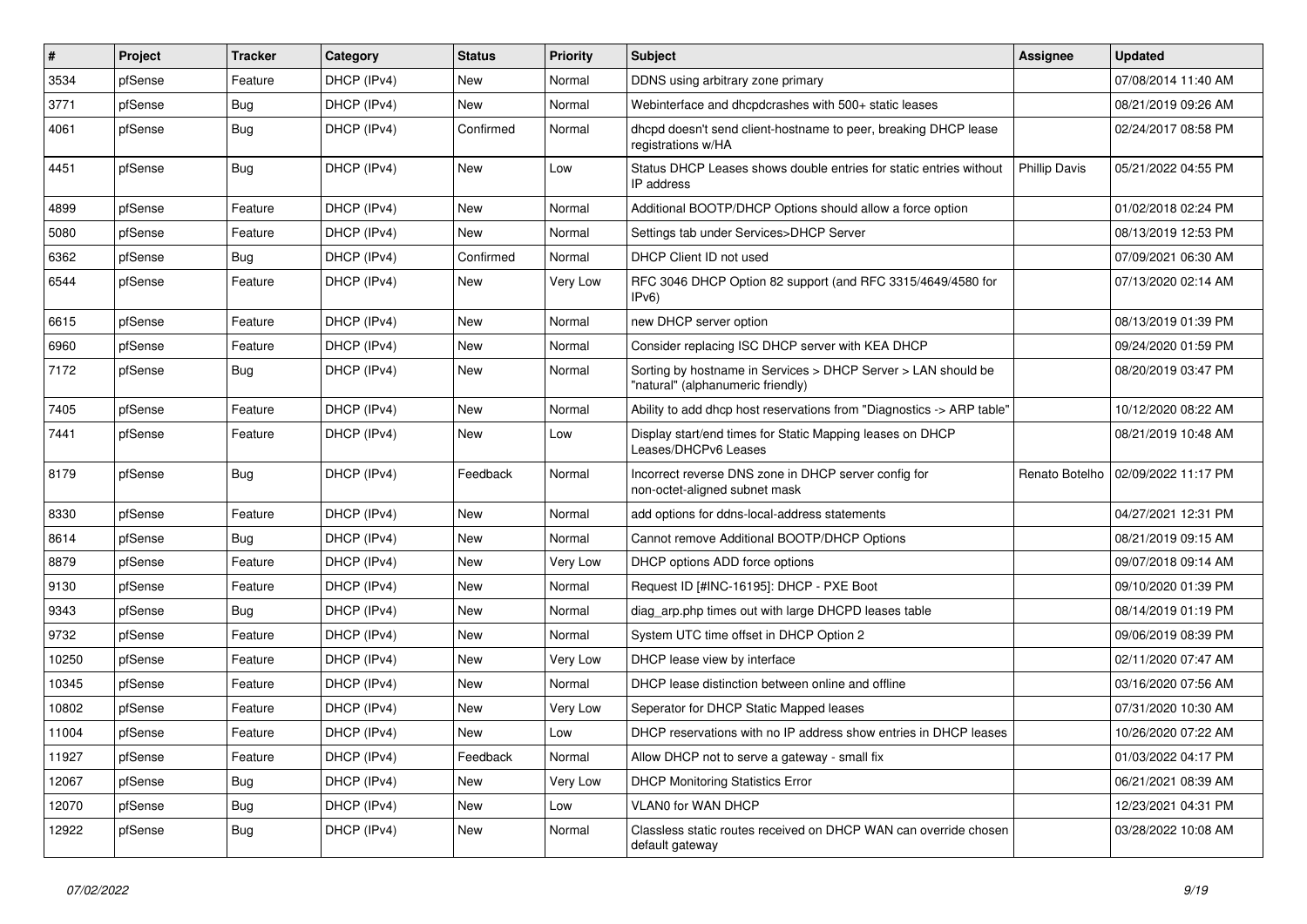| $\vert$ # | Project | <b>Tracker</b> | Category    | <b>Status</b>                 | <b>Priority</b> | Subject                                                                                        | Assignee           | <b>Updated</b>      |
|-----------|---------|----------------|-------------|-------------------------------|-----------------|------------------------------------------------------------------------------------------------|--------------------|---------------------|
| 12959     | pfSense | <b>Bug</b>     | DHCP (IPv4) | Feedback                      | Normal          | dhcplease process wrongly update host file if client-hostname is<br>empty                      |                    | 07/01/2022 09:10 AM |
| 13217     | pfSense | <b>Bug</b>     | DHCP (IPv4) | New                           | Normal          | dhclient using default pid file location which does not exist                                  | Viktor Gurov       | 05/26/2022 08:09 AM |
| 13250     | pfSense | Todo           | DHCP (IPv4) | New                           | Very Low        | Clean up DHCP Server option language                                                           | Jim Pingle         | 06/28/2022 12:01 PM |
| 13256     | pfSense | Feature        | DHCP (IPv4) | <b>New</b>                    | Normal          | Better handling of duplicate IPs in static DHCP assignments                                    |                    | 06/11/2022 04:51 PM |
| 13263     | pfSense | <b>Bug</b>     | DHCP (IPv4) | New                           | Low             | Deleting a static DHCP entry when the related IP is not in the arp<br>table spams the log      |                    | 06/10/2022 11:18 AM |
| 13273     | pfSense | <b>Bug</b>     | DHCP (IPv4) | <b>New</b>                    | Normal          | dhclient can use conflicting recorded leases                                                   |                    | 06/14/2022 11:07 AM |
| 13321     | pfSense | <b>Bug</b>     | DHCP (IPv4) | <b>Pull Request</b><br>Review | Normal          | dhcpleases handles duplicate hostnames incorrectly                                             |                    | 06/30/2022 07:06 AM |
| 3185      | pfSense | Feature        | DHCP (IPv6) | New                           | Normal          | Accommodate a DHCPv6 failover-like mechanism                                                   |                    | 11/24/2017 10:44 AM |
| 5950      | pfSense | Feature        | DHCP (IPv6) | New                           | Normal          | DHCPv6 Server support for PD of PD-obtained networks                                           |                    | 03/04/2016 03:04 AM |
| 6051      | pfSense | <b>Bug</b>     | DHCP (IPv6) | New                           | Normal          | DHCPv6 Client Failure for additional WAN Address causes<br>2-seconds-service-restart-loop      |                    | 12/03/2020 01:08 AM |
| 6283      | pfSense | Feature        | DHCP (IPv6) | <b>New</b>                    | Normal          | Register DHCPv6 leases with DNS resolver                                                       |                    | 08/21/2019 10:48 AM |
| 6691      | pfSense | <b>Bug</b>     | DHCP (IPv6) | New                           | Normal          | dhcp6c quits after only two tries if no response was received                                  |                    | 12/07/2020 04:25 PM |
| 6873      | pfSense | <b>Bug</b>     | DHCP (IPv6) | New                           | Low             | radvd - Too many addresses in RDNSS section when previously<br>using DHCPv6                    | Dominic<br>McKeown | 06/06/2018 10:45 AM |
| 7138      | pfSense | <b>Bug</b>     | DHCP (IPv6) | Assigned                      | Normal          | Pfsense wide dhcpv6 client doesn't recognise ifid statement                                    |                    | 04/21/2022 12:39 PM |
| 7734      | pfSense | <b>Bug</b>     | DHCP (IPv6) | New                           | Normal          | Using opton ia pd0 does not renew prefix and prefix get dropped                                |                    | 07/31/2017 03:46 AM |
| 7821      | pfSense | <b>Bug</b>     | DHCP (IPv6) | <b>New</b>                    | Normal          | GIF does not support broadcast                                                                 |                    | 08/29/2017 10:50 AM |
| 9136      | pfSense | <b>Bug</b>     | DHCP (IPv6) | New                           | High            | IPv6 Tracking Interfaces Lose IPv6 Address in Certain Cases                                    |                    | 04/21/2022 12:39 PM |
| 9536      | pfSense | Feature        | DHCP (IPv6) | New                           | Normal          | Support dynamic prefix in DHCPv6 Server                                                        |                    | 05/25/2022 04:27 AM |
| 9575      | pfSense | Feature        | DHCP (IPv6) | <b>New</b>                    | Very Low        | RFC 7078 - Distributing Address Selection Policy Using DHCPv6                                  |                    | 08/14/2019 02:39 PM |
| 10714     | pfSense | <b>Bug</b>     | DHCP (IPv6) | New                           | Normal          | radvd only gives out the prefix of the "first" IPv6 address of an<br>interface                 |                    | 10/06/2020 01:03 PM |
| 10822     | pfSense | Bug            | DHCP (IPv6) | New                           | Normal          | Deprecated IPv6 prefix won't be announced as deprecated to clients                             |                    | 08/10/2020 09:23 AM |
| 12581     | pfSense | Regression     | DHCP (IPv6) | New                           | Normal          | CARP IPv6 assigned address does not get advertised to endpoints<br>with RADV                   |                    | 12/16/2021 02:34 PM |
| 12823     | pfSense | <b>Bug</b>     | DHCP (IPv6) | New                           | Normal          | Multiple DHCP6 WAN connections PPPoE interface 'defached'<br>status                            |                    | 02/18/2022 05:39 AM |
| 12947     | pfSense | <b>Bug</b>     | DHCP (IPv6) | <b>Pull Request</b><br>Review | Normal          | DHCP6 client does not take any action if the interface IPv6 address<br>changes during renewal  |                    | 06/28/2022 12:01 PM |
| 13237     | pfSense | <b>Bug</b>     | DHCP (IPv6) | New                           | Normal          | dhcp6c script cannot be executed safely                                                        |                    | 06/01/2022 11:20 AM |
| 13248     | pfSense | Regression     | DHCP (IPv6) | New                           | Normal          | IPv6 Router Advertisements runs when config.xml does not contain<br>an entry for the interface |                    | 06/05/2022 07:44 PM |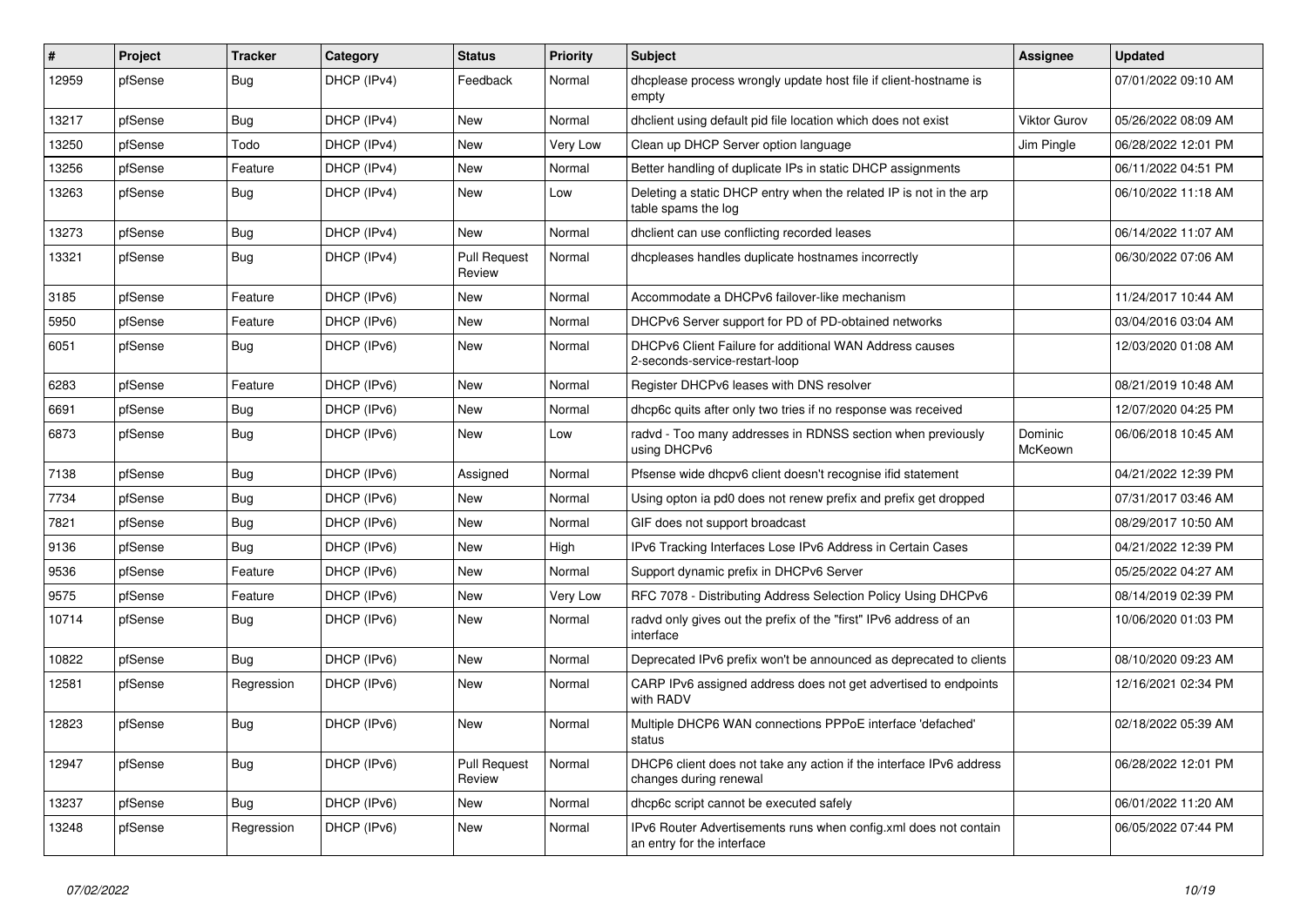| $\vert$ # | Project      | <b>Tracker</b> | Category             | <b>Status</b>                 | <b>Priority</b> | Subject                                                                                        | Assignee   | <b>Updated</b>      |
|-----------|--------------|----------------|----------------------|-------------------------------|-----------------|------------------------------------------------------------------------------------------------|------------|---------------------|
| 13253     | pfSense      | <b>Bug</b>     | DHCP (IPv6)          | New                           | Normal          | dhcp6c" is not restarted when applying settings when multiple<br>WANs are configured for DHCP6 |            | 06/28/2022 12:01 PM |
| 13296     | pfSense      | Feature        | DHCP (IPv6)          | <b>New</b>                    | Normal          | Add support for DHCP6 OPTION_PD_EXCLUDE (RFC 6603)                                             |            | 06/24/2022 10:10 PM |
| 4680      | pfSense      | <b>Bug</b>     | <b>DHCP Relay</b>    | New                           | Normal          | DHCP relay does not work with DHCP server on other end of<br>OpenVPN tunnel                    |            | 05/05/2015 06:55 PM |
| 9680      | pfSense      | Feature        | <b>DHCP Relay</b>    | New                           | Normal          | Seperate DHCP Server and relay per interface                                                   |            | 02/27/2020 10:47 AM |
| 10715     | pfSense      | <b>Bug</b>     | <b>DHCP Relay</b>    | New                           | Normal          | DHCPv6 relay always uses the "first" IPv6 address of an interface                              |            | 06/29/2020 05:01 AM |
| 10904     | pfSense      | Feature        | <b>DHCP Relay</b>    | <b>Pull Request</b><br>Review | Normal          | Support vti interfaces in dhcrelay                                                             | Luiz Souza | 10/12/2020 07:35 AM |
| 11149     | pfSense      | <b>Bug</b>     | <b>DHCP Relay</b>    | New                           | Normal          | DHCP relay won't start with DHCP server behind gateway                                         |            | 03/22/2021 05:13 AM |
| 12120     | pfSense      | Feature        | <b>DHCP Relay</b>    | New                           | Normal          | Permit several sets of destination DHCP servers in DHCP relay                                  |            | 07/11/2021 05:41 PM |
| 12508     | pfSense      | <b>Bug</b>     | <b>DHCP Relay</b>    | New                           | Normal          | DHCP Relay over VPN                                                                            |            | 11/06/2021 11:25 AM |
| 1656      | pfSense      | Feature        | Diagnostics          | <b>New</b>                    | Normal          | Teach pfctl to kill states by port number                                                      |            | 08/21/2019 09:55 AM |
| 3796      | pfSense      | <b>Bug</b>     | Diagnostics          | Confirmed                     | Normal          | States summary fails and is very slow with large state tables                                  |            | 12/11/2021 08:03 PM |
| 4456      | pfSense      | Feature        | Diagnostics          | New                           | Normal          | Packet capture additional filtering options                                                    |            | 08/20/2019 03:30 PM |
| 4914      | pfSense      | Feature        | Diagnostics          | <b>New</b>                    | Low             | Packet Capture Settings                                                                        |            | 08/20/2019 08:51 AM |
| 5556      | pfSense      | Feature        | Diagnostics          | New                           | Normal          | No error when downloading non-existing file on Diagnostics/Execute                             |            | 08/20/2019 03:43 PM |
| 6804      | pfSense      | Feature        | Diagnostics          | <b>New</b>                    | Very Low        | Add row counter into Diagnostics -> Edit File                                                  |            | 08/20/2019 03:44 PM |
| 7442      | pfSense      | Feature        | Diagnostics          | New                           | Low             | Suggestions for Diagnostics / ARP Table and Diagnostics / NDP<br>Table                         |            | 08/21/2019 09:27 AM |
| 7459      | pfSense      | Feature        | Diagnostics          | <b>New</b>                    | Low             | 'Refresh" button for Diagnostics/Tables display                                                |            | 08/21/2019 09:27 AM |
| 7589      | pfSense      | <b>Bug</b>     | Diagnostics          | New                           | Normal          | diag edit.php old print info box                                                               |            | 05/20/2017 05:02 PM |
| 7590      | pfSense      | <b>Bug</b>     | Diagnostics          | New                           | Normal          | diag edit do not save when nothing to sae (in directory browse view)                           |            | 05/20/2017 05:04 PM |
| 7848      | pfSense      | <b>Bug</b>     | Diagnostics          | New                           | Low             | NDP Table Sort by Expiration Error                                                             |            | 08/26/2019 02:56 PM |
| 9718      | pfSense      | Feature        | Diagnostics          | New                           | Low             | Make diag states summary table sortable                                                        |            | 10/06/2020 09:12 AM |
| 11856     | pfSense      | Feature        | Diagnostics          | <b>New</b>                    | Normal          | Replace/add Alias or DNS names for known LAN addresses in the<br>State table                   |            | 04/27/2021 08:01 AM |
| 12343     | pfSense      | Feature        | Diagnostics          | <b>New</b>                    | Low             | Real time traffic monitoring                                                                   |            | 09/06/2021 01:26 PM |
| 12757     | pfSense      | <b>Bug</b>     | Diagnostics          | <b>Pull Request</b><br>Review | Very Low        | Clean up /etc/inc/filter.inc use of pfctl -F                                                   |            | 06/28/2022 12:01 PM |
| 13322     | pfSense      | Feature        | Diagnostics          | New                           | Low             | Define Packet Capture Protocol                                                                 |            | 06/30/2022 06:45 AM |
| 12791     | pfSense Docs | New Content    | Diagnostics          | New                           | Normal          | Diagnostic Information for Support (pfSense)                                                   |            | 02/13/2022 08:49 PM |
| 12883     | pfSense Docs | Todo           | <b>DNS</b>           | New                           | Normal          | Feedback on Services - DNS Resolver - Host Overrides                                           |            | 02/28/2022 07:54 PM |
| 2410      | pfSense      | Feature        | <b>DNS Forwarder</b> | New                           | Normal          | Support name based aliasing via CNAMEs or some other<br>mechanism.                             |            | 12/11/2012 09:56 PM |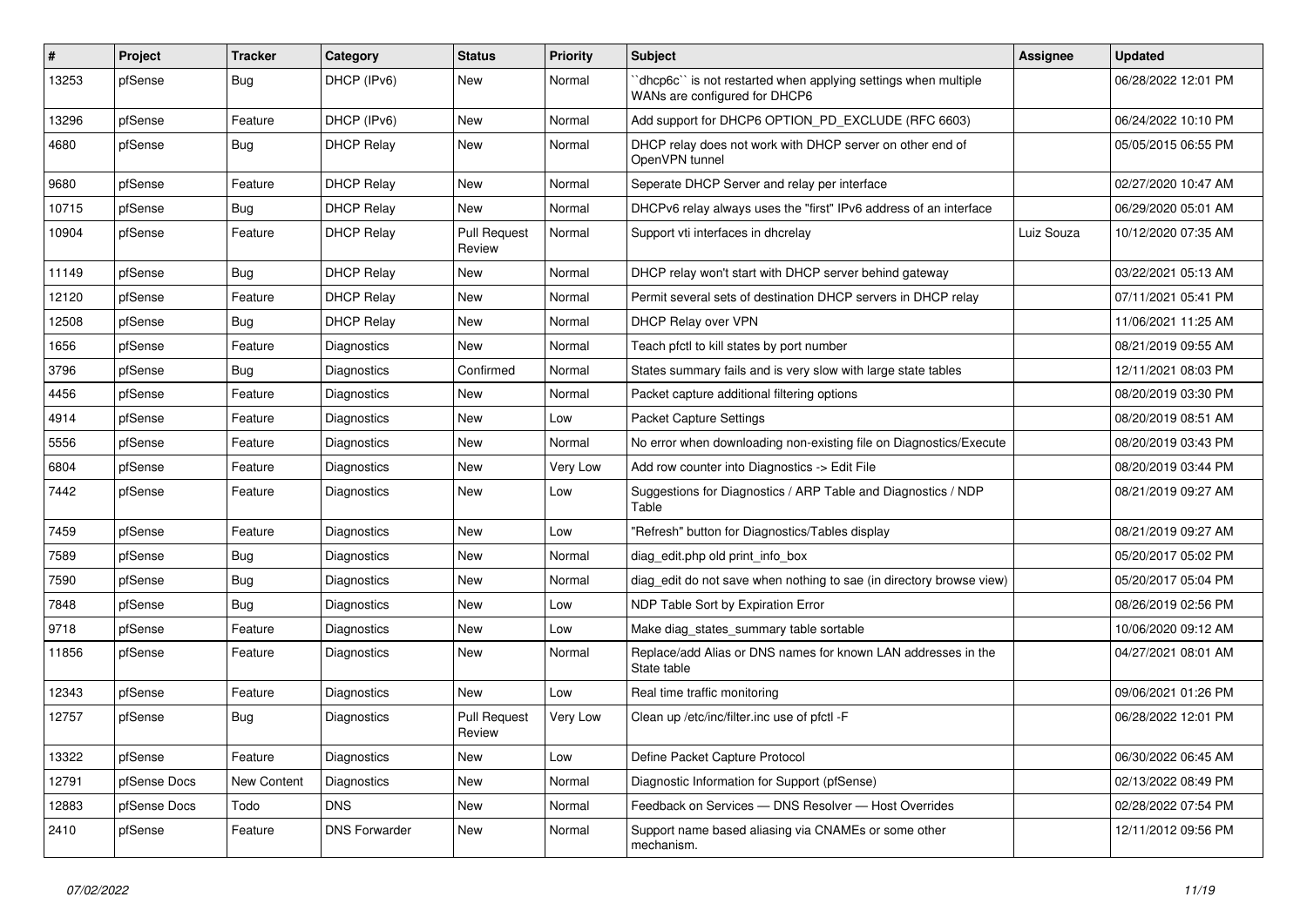| #     | Project | <b>Tracker</b> | Category             | <b>Status</b> | <b>Priority</b> | <b>Subject</b>                                                                                                                | <b>Assignee</b> | <b>Updated</b>      |
|-------|---------|----------------|----------------------|---------------|-----------------|-------------------------------------------------------------------------------------------------------------------------------|-----------------|---------------------|
| 7329  | pfSense | Bug            | <b>DNS Forwarder</b> | New           | Low             | <b>DHCP Not Updating DNS</b>                                                                                                  |                 | 01/21/2022 09:16 PM |
| 12139 | pfSense | Feature        | <b>DNS Forwarder</b> | New           | Normal          | Add support in for specifying a DNSMASQ configuration file                                                                    |                 | 07/16/2021 09:45 PM |
| 1819  | pfSense | Bug            | <b>DNS Resolver</b>  | New           | Normal          | DNS Resolver Not Registering DHCP Server Specified Domain<br>Name                                                             | Luiz Souza      | 04/28/2022 01:53 PM |
| 4798  | pfSense | Feature        | <b>DNS Resolver</b>  | <b>New</b>    | Normal          | Make host and domain overrides available to both DNS Resolver<br>and DNS Forwarder                                            |                 | 06/29/2015 02:14 AM |
| 5413  | pfSense | Bug            | <b>DNS Resolver</b>  | Confirmed     | High            | Incorrect Handling of Unbound Resolver [service restarts, cache<br>loss, DNS service interruption]                            |                 | 06/19/2022 11:11 PM |
| 6103  | pfSense | Feature        | <b>DNS Resolver</b>  | <b>New</b>    | Normal          | DNS Resolver Outgoing Interfaces should be able to use Gateway<br>Groups                                                      |                 | 10/21/2019 08:02 AM |
| 6430  | pfSense | Bug            | <b>DNS Resolver</b>  | Confirmed     | Low             | pfsense should sanity-check hostnames when copying from<br>dhcpd.leases to /etc/hosts                                         |                 | 08/13/2019 01:23 PM |
| 7096  | pfSense | Bug            | <b>DNS Resolver</b>  | Feedback      | Normal          | Unbound fails to start on boot if specific network devices are<br>configured in the "Network Interfaces"                      |                 | 11/22/2021 08:59 AM |
| 7152  | pfSense | Bug            | <b>DNS Resolver</b>  | New           | Normal          | Unbound / DNS Resolver issue if "Register DHCP static mappings in<br>the DNS Resolver" set before wildcard DNS custom options |                 | 12/18/2021 04:59 PM |
| 7495  | pfSense | Feature        | <b>DNS Resolver</b>  | <b>New</b>    | Low             | Ability to set TTL for local for Unbound host overrides and dhcp<br>leases                                                    |                 | 03/06/2018 09:46 AM |
| 7852  | pfSense | Feature        | <b>DNS Resolver</b>  | <b>New</b>    | Normal          | Add views support to Unbound GUI                                                                                              |                 | 09/11/2017 12:26 PM |
| 8236  | pfSense | Feature        | <b>DNS Resolver</b>  | New           | Normal          | Ability to configure "forward-first" and "forward-host" options for more<br>robust domain overrides in DNS Resolver           |                 | 12/26/2017 01:26 AM |
| 9037  | pfSense | Bug            | <b>DNS Resolver</b>  | New           | Normal          | Unbound not logging to syslog after reboot                                                                                    |                 | 10/12/2018 05:09 AM |
| 9436  | pfSense | Feature        | <b>DNS Resolver</b>  | New           | Normal          | Unbound: enable dnstap support                                                                                                |                 | 03/27/2019 07:54 PM |
| 9654  | pfSense | <b>Bug</b>     | <b>DNS Resolver</b>  | New           | Normal          | After reboot, the DNS resolver must be restarted before it will<br>advertise the ipv6 DNS address of the router.              |                 | 11/20/2020 03:12 AM |
| 10143 | pfSense | Bug            | <b>DNS Resolver</b>  | New           | Normal          | System hostname DNS entry is assigned to the wrong IP on<br>multi-wan setups                                                  |                 | 12/31/2019 02:33 PM |
| 10342 | pfSense | Bug            | <b>DNS Resolver</b>  | <b>New</b>    | Normal          | Unbound domain overrides stop resolving periodically. They only<br>resume after the service has been restarted.               |                 | 03/13/2020 10:35 AM |
| 10624 | pfSense | Bug            | <b>DNS Resolver</b>  | <b>New</b>    | Normal          | Unbound configuration memory leak with python module + register<br>DHCP leases active                                         |                 | 02/26/2021 10:27 AM |
| 11921 | pfSense | Feature        | <b>DNS Resolver</b>  | New           | Very Low        | Feature Request: Compile unbound with EDNS Client Subnet (ECS)<br>module (--enable-subnet)                                    |                 | 05/14/2021 07:29 AM |
| 12551 | pfSense | Feature        | <b>DNS Resolver</b>  | New           | Low             | Add ability to set DNS resolver search domain list                                                                            |                 | 12/01/2021 11:18 AM |
| 12612 | pfSense | <b>Bug</b>     | <b>DNS Resolver</b>  | New           | Normal          | DNS Resolver is restarted during every "rc.newwanip" event                                                                    |                 | 06/28/2022 12:01 PM |
| 13254 | pfSense | Bug            | <b>DNS Resolver</b>  | New           | Normal          | DNS resolver does not update "unbound.conf" file during link down<br>events                                                   |                 | 06/28/2022 12:01 PM |
| 7292  | pfSense | Feature        | Dynamic DNS          | New           | Normal          | DynamicDNS configuration does not sync to HA secondary                                                                        |                 | 02/21/2017 04:56 PM |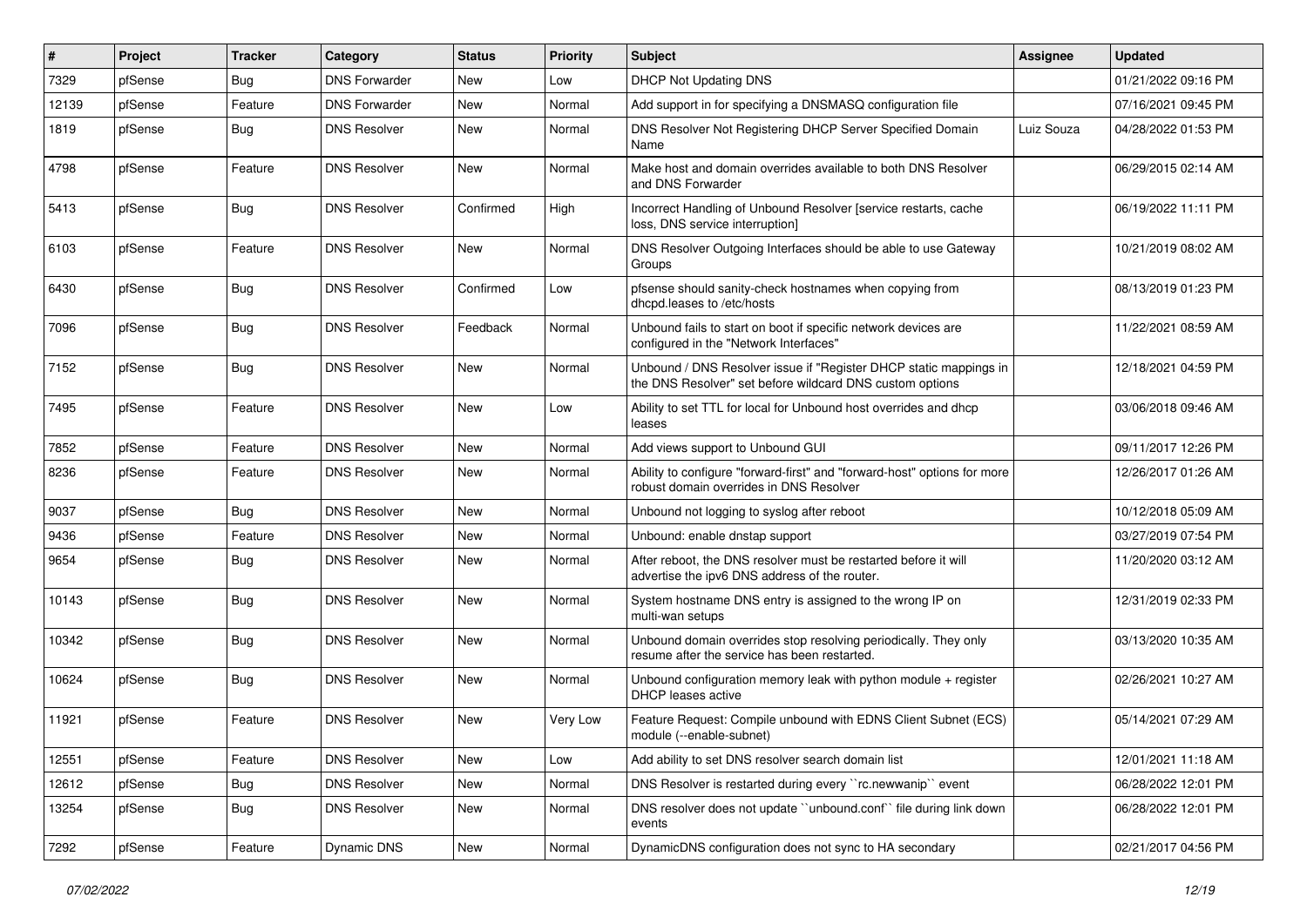| #     | Project                    | <b>Tracker</b> | Category           | <b>Status</b>                 | <b>Priority</b> | Subject                                                                                                 | <b>Assignee</b>                | <b>Updated</b>      |
|-------|----------------------------|----------------|--------------------|-------------------------------|-----------------|---------------------------------------------------------------------------------------------------------|--------------------------------|---------------------|
| 7418  | pfSense                    | Feature        | Dynamic DNS        | New                           | Normal          | Dynamic dns should be sorted interface name                                                             |                                | 08/21/2019 08:58 AM |
| 7718  | pfSense                    | Feature        | Dynamic DNS        | New                           | Very Low        | Hostname for Custom DynDNS Updater.                                                                     |                                | 07/24/2017 10:05 AM |
| 8406  | pfSense                    | Bug            | Dynamic DNS        | New                           | Normal          | DDNS IPV6 Cloudflare Client does not detect PPOE address                                                |                                | 03/31/2018 11:56 AM |
| 8432  | pfSense                    | <b>Bug</b>     | Dynamic DNS        | New                           | Normal          | Dynamic DNS Client gives an error that it can't find IPv6 address<br>when WAN interface is a LAGG       |                                | 09/17/2020 05:23 AM |
| 8500  | pfSense                    | Bug            | Dynamic DNS        | <b>New</b>                    | Low             | Incorrect categorization of status/info messages from phpDynDNS                                         |                                | 08/16/2019 12:50 PM |
| 9063  | pfSense                    | Feature        | Dynamic DNS        | New                           | Normal          | Allow dynamic DNS client entry to specify which Check IP service to<br>use                              |                                | 10/24/2018 11:53 AM |
| 9504  | pfSense                    | <b>Bug</b>     | Dynamic DNS        | <b>New</b>                    | Normal          | Multiple Dynamic DNS update notifications for the same interface,<br>not differentiated by the hostname |                                | 05/07/2019 07:46 AM |
| 9664  | pfSense                    | <b>Bug</b>     | Dynamic DNS        | New                           | Normal          | DynDNS and Dual-wan problem with CloudFlare (works with No-Ip)                                          |                                | 08/03/2019 10:00 AM |
| 9805  | pfSense                    | <b>Bug</b>     | Dynamic DNS        | New                           | Normal          | dynDNS cloudflare multiple entries                                                                      |                                | 10/02/2019 04:51 PM |
| 10000 | pfSense                    | <b>Bug</b>     | Dynamic DNS        | <b>New</b>                    | Normal          | Azure Dynamic DNS A and AAAA Records for Apex Zone                                                      |                                | 03/31/2020 09:03 AM |
| 10962 | pfSense                    | Feature        | Dynamic DNS        | New                           | Normal          | Add Cpanel support for Dynamic DNS Clients                                                              |                                | 12/28/2020 01:56 PM |
| 11084 | pfSense                    | Feature        | Dynamic DNS        | New                           | Normal          | Dynamic DNS include option to specify virtual IP addresses                                              |                                | 11/19/2020 01:26 PM |
| 11147 | pfSense                    | <b>Bug</b>     | Dynamic DNS        | New                           | Normal          | Domeneshop DynDNS IPv4 and IPv6                                                                         |                                | 12/09/2020 11:47 PM |
| 11177 | pfSense                    | Bug            | Dynamic DNS        | New                           | Normal          | DDNSv6 not using Check IP Services                                                                      |                                | 12/21/2020 05:02 AM |
| 12494 | pfSense                    | Feature        | Dynamic DNS        | <b>Pull Request</b><br>Review | Normal          | DynDNS: make simultaneous update of IP and LegacyIP possible                                            | Lukas Wiest                    | 11/01/2021 08:52 AM |
| 12495 | pfSense                    | Feature        | Dynamic DNS        | <b>Pull Request</b><br>Review | Normal          | DynDNS: add deSEC IPv4&v6 simultaneos update                                                            | <b>Lukas Wiest</b>             | 11/01/2021 08:53 AM |
| 12602 | pfSense                    | Feature        | <b>Dynamic DNS</b> | New                           | Normal          | DHCPv6 should allow DDNS Client updates for hosts                                                       |                                | 12/15/2021 11:00 AM |
| 12848 | pfSense                    | Feature        | Dynamic DNS        | New                           | Normal          | Evaluation of the DynDNS "Result Match" string                                                          |                                | 02/22/2022 02:01 AM |
| 12877 | pfSense                    | Bug            | Dynamic DNS        | Feedback                      | Normal          | Cloudflare DynDNS fails to update more than two addresses                                               |                                | 05/29/2022 06:56 PM |
| 13167 | pfSense                    | <b>Bug</b>     | Dynamic DNS        | New                           | Normal          | phpDynDNS: DigitalOcean ddns update fails (bad request, invalid<br>character '-' in request_id)         |                                | 06/16/2022 09:30 PM |
| 13298 | pfSense                    | <b>Bug</b>     | Dynamic DNS        | <b>Pull Request</b><br>Review | Normal          | Dynv6 does not check response code when updating                                                        | <b>Tiago Beling</b><br>d'Avila | 06/28/2022 12:01 PM |
| 13303 | pfSense                    | <b>Bug</b>     | <b>Dynamic DNS</b> | <b>Pull Request</b><br>Review | Normal          | DynDNS - DNSExit no longer working                                                                      | Koen Zomers                    | 06/28/2022 12:01 PM |
| 12063 | pfSense Docs               | Todo           | Dynamic DNS        | New                           | Normal          | Feedback on Services - Dynamic DNS - Configuring RFC 2136<br>Dynamic DNS updates                        |                                | 06/18/2021 06:24 PM |
| 10426 | pfSense Packages   Bug     |                | Filer              | Feedback                      | Normal          | Filer must validate that File name is unig                                                              |                                | 04/20/2022 11:02 AM |
| 11178 | pfSense Packages   Feature |                | Filer              | New                           | Normal          | Filer do not ask what to do with previous filename                                                      |                                | 12/31/2020 02:45 AM |
| 11180 | pfSense Packages   Bug     |                | Filer              | Feedback                      | Normal          | Filer run action for files on sync that wan't been modified                                             | Viktor Gurov                   | 01/08/2021 07:27 AM |
| 11235 | pfSense Packages   Bug     |                | Filer              | New                           | Normal          | Filer run script when "state" unchanged                                                                 |                                | 01/08/2021 07:24 AM |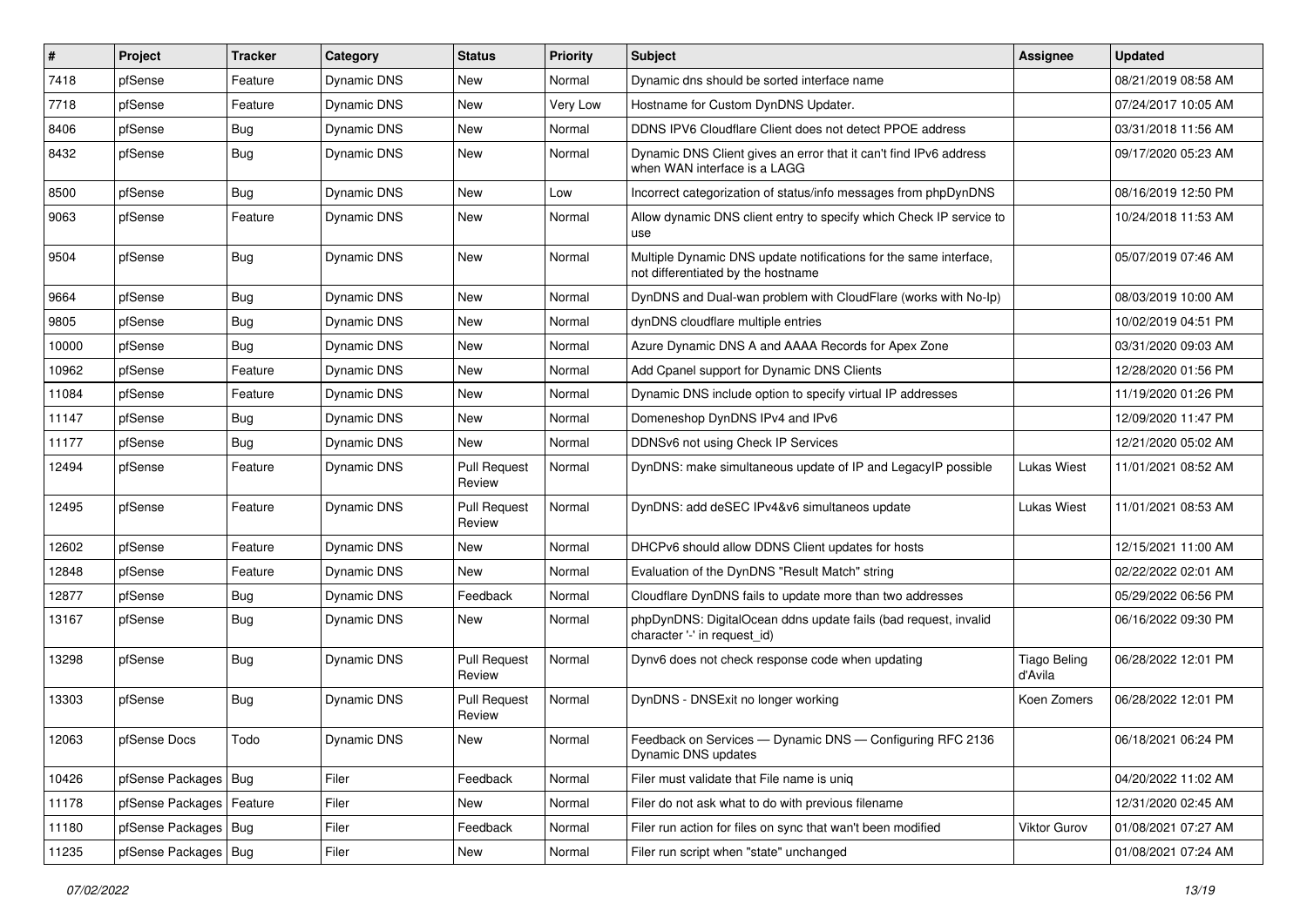| $\vert$ # | Project                    | <b>Tracker</b> | Category              | <b>Status</b>          | <b>Priority</b> | <b>Subject</b>                                                                             | Assignee     | <b>Updated</b>      |
|-----------|----------------------------|----------------|-----------------------|------------------------|-----------------|--------------------------------------------------------------------------------------------|--------------|---------------------|
| 13067     | pfSense                    | <b>Bug</b>     | <b>FilterDNS</b>      | New                    | Normal          | filterdns resolve interval is twice the intended value                                     |              | 04/17/2022 07:45 PM |
| 9685      | pfSense Docs               | Correction     | <b>Firewall Rules</b> | New                    | Normal          | Feedback on Firewall - Floating Rules                                                      | Jim Pingle   | 09/23/2020 02:57 PM |
| 12268     | pfSense Docs               | Todo           | <b>Firewall Rules</b> | New                    | Normal          | Feedback on Firewall - Aliases                                                             |              | 08/17/2021 12:55 AM |
| 12535     | pfSense Docs               | Correction     | <b>Firewall Rules</b> | New                    | Normal          | Negate Rules function does not match the description                                       |              | 07/01/2022 07:20 AM |
| 12770     | pfSense Docs               | Todo           | <b>Firewall Rules</b> | Pull Request<br>Review | Normal          | Feedback on Firewall - Configuring firewall rules                                          |              | 06/27/2022 07:42 AM |
| 13020     | pfSense Docs               | Todo           | <b>Firewall Rules</b> | New                    | Normal          | easyrule command documentation should document permissible<br>wildcards                    | Jim Pingle   | 04/04/2022 08:01 AM |
| 11184     | pfSense                    | Bug            | FreeBSD               | New                    | Normal          | PF: State policy cannot be configurable                                                    |              | 02/09/2021 02:43 AM |
| 11352     | pfSense                    | Bug            | FreeBSD               | New                    | Low             | CTF types > 2^15 in the pfSense kernel config results in DTrace<br>failing                 | Scott Long   | 03/17/2021 02:52 AM |
| 12740     | pfSense                    | <b>Bug</b>     | FreeBSD               | Incomplete             | Normal          | panic: esp_input_cb: Unexpected address family                                             |              | 01/27/2022 01:19 PM |
| 4506      | pfSense Packages           | Feature        | FreeRADIUS            | New                    | Normal          | FreeRADIUS groups/hunt groups                                                              |              | 03/10/2015 08:51 PM |
| 7403      | pfSense Packages   Bug     |                | FreeRADIUS            | New                    | Normal          | Captive Portal + freeradius2 + MySQL problems with German<br>Umlaut                        |              | 03/17/2017 09:12 AM |
| 7608      | pfSense Packages           | Feature        | FreeRADIUS            | <b>New</b>             | Very Low        | Captive Portal amount of traffic Account + Free Radius+Mysql                               |              | 05/28/2017 09:08 AM |
| 8031      | pfSense Packages           | Feature        | FreeRADIUS            | New                    | Normal          | FreeRADIUS copy entry function                                                             |              | 08/16/2019 01:01 PM |
| 8161      | pfSense Packages   Feature |                | <b>FreeRADIUS</b>     | New                    | Very Low        | Add virtual server support to FreeRadius                                                   |              | 12/05/2017 01:57 PM |
| 8224      | pfSense Packages   Feature |                | FreeRADIUS            | New                    | Normal          | Add "OU" field to FreeRADIUS page                                                          |              | 02/21/2018 12:53 AM |
| 8251      | pfSense Packages   Bug     |                | FreeRADIUS            | Feedback               | Normal          | Captiveportal + FreeRadius "Last activity" resets to Session start                         |              | 08/13/2019 11:10 AM |
| 8264      | pfSense Packages   Bug     |                | FreeRADIUS            | <b>New</b>             | Normal          | Radiusd restart on WAN change results in freeradius not running<br>(and possible solution) |              | 04/21/2022 12:39 PM |
| 8513      | pfSense Packages   Bug     |                | FreeRADIUS            | <b>New</b>             | High            | Freeradius 3.x Idap problem                                                                |              | 02/18/2019 05:22 PM |
| 8516      | pfSense Packages   Bug     |                | FreeRADIUS            | New                    | Normal          | FreeRADIUS requires settings re-saved after pfSense upgrade                                | Jim Pingle   | 12/31/2021 05:58 PM |
| 8589      | pfSense Packages   Bug     |                | FreeRADIUS            | New                    | Normal          | FreeRadius 0.15.5_2 ignoring tunnelled-reply=no                                            |              | 02/18/2019 03:40 PM |
| 8769      | pfSense Packages   Feature |                | FreeRADIUS            | New                    | Normal          | Allow FreeRADIUS users to change their own Passwords and Pins                              |              | 10/11/2018 11:34 AM |
| 8836      | pfSense Packages   Feature |                | FreeRADIUS            | New                    | Normal          | Define Idap group vlan assignment in users file                                            |              | 08/26/2018 07:53 AM |
| 9704      | pfSense Packages   Feature |                | FreeRADIUS            | <b>New</b>             | Normal          | Enable filter username                                                                     |              | 08/27/2019 12:07 PM |
| 10297     | pfSense Packages   Feature |                | FreeRADIUS            | Assigned               | Normal          | IPv6 user attributes                                                                       |              | 04/21/2022 12:39 PM |
| 10377     | pfSense Packages   Feature |                | FreeRADIUS            | New                    | Very Low        | Allow usage of TOTP (Google-Authenticator) without PIN                                     |              | 03/30/2020 11:43 AM |
| 10695     | pfSense Packages   Bug     |                | FreeRADIUS            | New                    | Normal          | FreeRadius Accounting skipping MBs after reboot due to power<br>down                       |              | 06/24/2020 04:49 AM |
| 10871     | pfSense Packages   Feature |                | FreeRADIUS            | Feedback               | Normal          | Extra time period counters for SQL backend                                                 | Viktor Gurov | 04/22/2022 02:19 AM |
| 10908     | pfSense Packages   Feature |                | FreeRADIUS            | Feedback               | Normal          | FreeRADIUS server certificate not using full CA chain                                      | Viktor Gurov | 04/22/2022 02:19 AM |
| 11026     | pfSense Packages   Feature |                | FreeRADIUS            | New                    | Low             | Feedback on Packages - FreeRADIUS package                                                  |              | 11/02/2020 07:21 AM |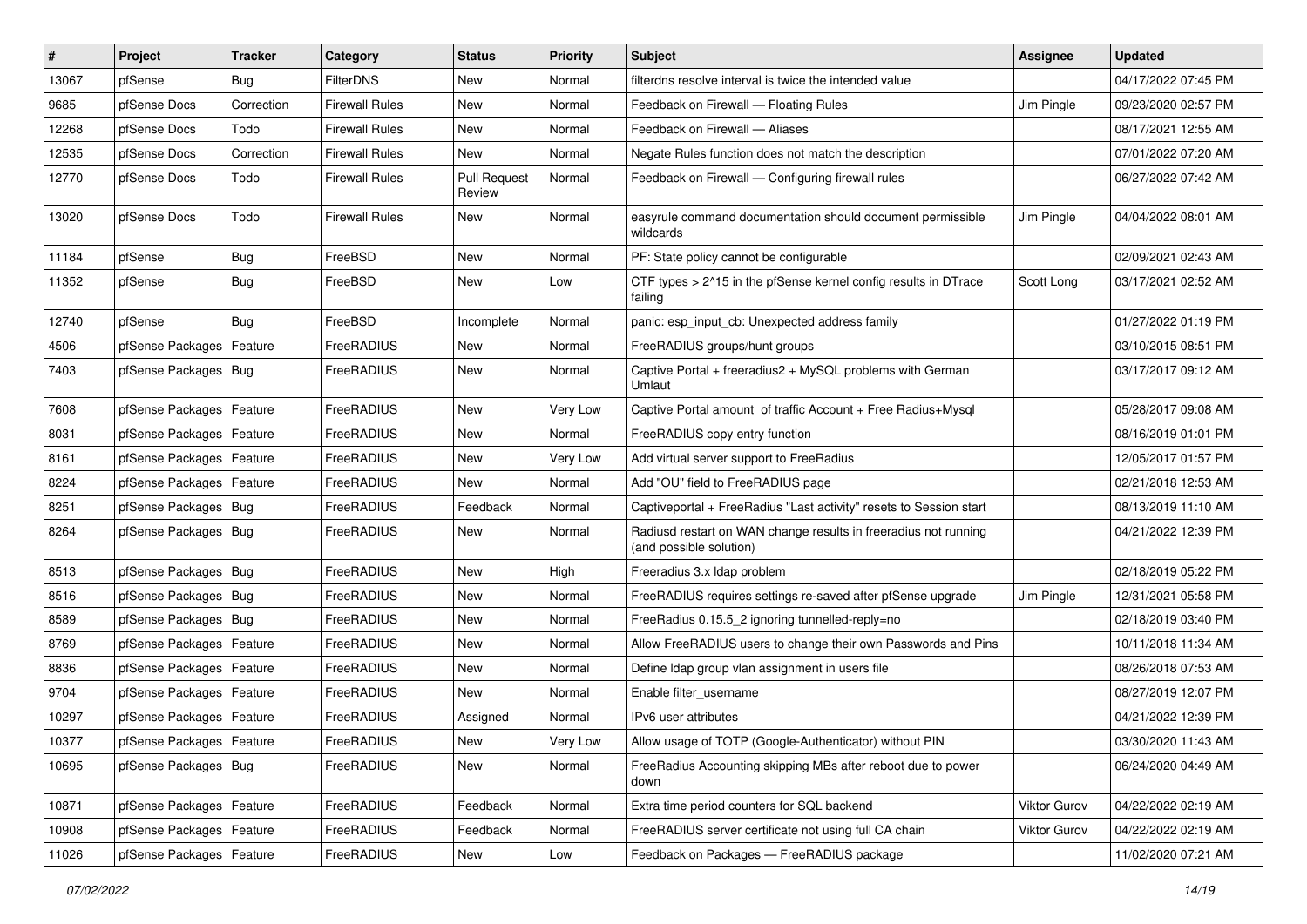| #     | Project                    | <b>Tracker</b> | Category   | <b>Status</b>                 | <b>Priority</b> | Subject                                                                                                                                                                 | Assignee              | <b>Updated</b>      |
|-------|----------------------------|----------------|------------|-------------------------------|-----------------|-------------------------------------------------------------------------------------------------------------------------------------------------------------------------|-----------------------|---------------------|
| 11054 | pfSense Packages           | Bug            | FreeRADIUS | Assigned                      | Normal          | Check Client Certificate CN not working as described                                                                                                                    | <b>Viktor Gurov</b>   | 12/14/2021 07:22 AM |
| 11138 | pfSense Packages           | Feature        | FreeRADIUS | New                           | Normal          | new WebGUI checkboxes needed                                                                                                                                            |                       | 12/07/2020 08:28 AM |
| 11331 | pfSense Packages   Bug     |                | FreeRADIUS | Feedback                      | Normal          | FreeRADIUS latest package upgrade broke Plain Mac<br>Authentication                                                                                                     | Viktor Gurov          | 01/30/2021 10:08 AM |
| 11388 | pfSense Packages   Bug     |                | FreeRADIUS | Feedback                      | Normal          | Captive Portal authentication error with MySQL backend                                                                                                                  | Viktor Gurov          | 02/10/2021 08:54 AM |
| 11534 | pfSense Packages           | Regression     | FreeRADIUS | New                           | High            | FreeRADIUS EAP anonymous connection forbidden out-of-tunnel                                                                                                             |                       | 07/14/2021 02:32 AM |
| 11746 | pfSense Packages   Bug     |                | FreeRADIUS | Feedback                      | Normal          | Second LDAP server configuration misses the ipaNThash control<br>attribute                                                                                              | Viktor Gurov          | 07/14/2021 01:44 PM |
| 11802 | pfSense Packages   Bug     |                | FreeRADIUS | <b>New</b>                    | Normal          | FreeRADIUS sync                                                                                                                                                         |                       | 05/10/2021 04:18 AM |
| 11980 | pfSense Packages   Bug     |                | FreeRADIUS | Feedback                      | Normal          | EAP does not work with SQL backend                                                                                                                                      |                       | 07/21/2021 07:24 AM |
| 12126 | pfSense Packages   Bug     |                | FreeRADIUS | New                           | Normal          | freeradius3 0.15.7 31                                                                                                                                                   |                       | 10/11/2021 08:21 AM |
| 12286 | pfSense Packages   Bug     |                | FreeRADIUS | New                           | Normal          | Add support for ntlm auth in LDAP                                                                                                                                       |                       | 08/20/2021 08:27 AM |
| 12742 | pfSense Packages   Bug     |                | FreeRADIUS | Feedback                      | Normal          | freeRADIUS virtual-server-default: modules dailycounter,<br>monthlycounter, noresetcounter, expire_on_login in authorize<br>section prevent virtual server from loading |                       | 03/01/2022 12:45 PM |
| 12982 | pfSense Packages   Bug     |                | FreeRADIUS | New                           | Normal          | FreeRadius RadReply table entries missing from pf                                                                                                                       |                       | 06/19/2022 05:38 PM |
| 13284 | pfSense Packages   Feature |                | FreeRADIUS | New                           | Normal          | Option to define "Issuer" in OPT configuration.                                                                                                                         | Jakob<br>Nordgarden   | 06/19/2022 12:10 PM |
| 6651  | pfSense Packages   Feature |                | <b>FRR</b> | Feedback                      | Normal          | Loopback interfaces                                                                                                                                                     | Christian<br>McDonald | 12/25/2021 02:42 PM |
| 9141  | pfSense Packages   Feature |                | <b>FRR</b> | <b>New</b>                    | Very Low        | FRR xmlrpc                                                                                                                                                              | Jim Pingle            | 11/26/2018 07:49 AM |
| 9545  | pfSense Packages   Feature |                | <b>FRR</b> | <b>New</b>                    | Normal          | Enable MULTIPATH in FRR                                                                                                                                                 | Jim Pingle            | 09/18/2020 12:52 PM |
| 10294 | pfSense Packages   Bug     |                | <b>FRR</b> | New                           | Normal          | FRR Route Counts Incorrect on Status Page                                                                                                                               | Jim Pingle            | 02/26/2020 11:08 AM |
| 10358 | pfSense Packages   Feature |                | <b>FRR</b> | New                           | Very Low        | <b>Stage FRR Configuration Changes</b>                                                                                                                                  |                       | 03/19/2020 06:48 AM |
| 10503 | pfSense Packages   Bug     |                | <b>FRR</b> | New                           | Normal          | Flapping any GW in multi-WAN influences restating all IPsec tunnels<br>in FRR which leads to dropping all IPsec VTI static routes and<br>related BGP issues             |                       | 05/08/2020 07:51 PM |
| 10516 | pfSense Packages   Bug     |                | <b>FRR</b> | <b>New</b>                    | Normal          | <b>FRR Access list</b>                                                                                                                                                  |                       | 12/06/2020 11:02 PM |
| 10653 | pfSense Packages   Feature |                | <b>FRR</b> | <b>New</b>                    | Normal          | Allow to download frr_status                                                                                                                                            | Jim Pingle            | 06/11/2020 01:21 AM |
| 10789 | pfSense Packages   Feature |                | <b>FRR</b> | Feedback                      | Normal          | FRR integrated configuration and hitless reloads                                                                                                                        | Jim Pingle            | 01/20/2021 11:16 PM |
| 10935 | pfSense Packages   Bug     |                | <b>FRR</b> | New                           | Normal          | FRR 0.6.7-6 - BGPD service recycled IPv6 without Route Map                                                                                                              |                       | 12/30/2020 05:00 PM |
| 11130 | pfSense Packages   Feature |                | <b>FRR</b> | Feedback                      | Normal          | FRR RIP support                                                                                                                                                         | Jim Pingle            | 12/31/2021 04:19 PM |
| 11158 | pfSense Packages   Bug     |                | <b>FRR</b> | New                           | High            | <b>FRR Prefix Lists</b>                                                                                                                                                 |                       | 12/30/2020 04:55 PM |
| 11206 | pfSense Packages   Feature |                | <b>FRR</b> | <b>Pull Request</b><br>Review | Normal          | <b>FRR 7.5</b>                                                                                                                                                          | Jim Pingle            | 01/08/2021 12:47 PM |
| 11301 | pfSense Packages   Feature |                | <b>FRR</b> | Feedback                      | Normal          | Switch FRR to use default rc file as a service control base                                                                                                             | Jim Pingle            | 01/28/2021 09:35 AM |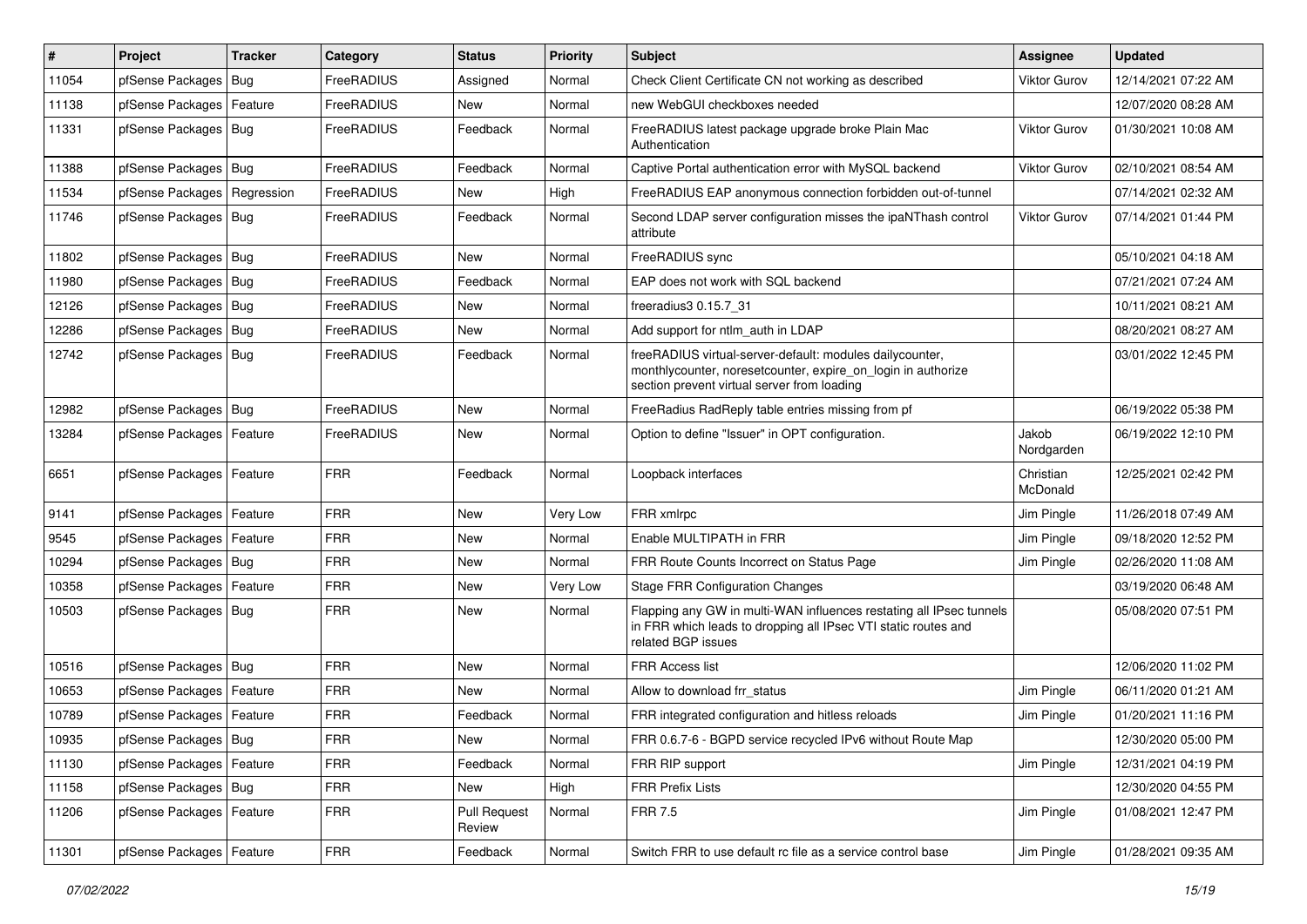| $\vert$ # | Project                       | <b>Tracker</b> | Category           | <b>Status</b>                 | <b>Priority</b> | Subject                                                                                | <b>Assignee</b>     | <b>Updated</b>      |
|-----------|-------------------------------|----------------|--------------------|-------------------------------|-----------------|----------------------------------------------------------------------------------------|---------------------|---------------------|
| 11345     | pfSense Packages              | Bug            | <b>FRR</b>         | Feedback                      | Normal          | FRR-OSPF - No "prefix-list" possible                                                   | Jim Pingle          | 02/04/2021 11:03 PM |
| 11377     | pfSense Packages   Bug        |                | <b>FRR</b>         | <b>Pull Request</b><br>Review | Normal          | FRR deinstall                                                                          |                     | 03/10/2021 08:21 AM |
| 11404     | pfSense Packages   Bug        |                | <b>FRR</b>         | Feedback                      | Normal          | Incorrect prefix/access lists migration on update                                      | <b>Viktor Gurov</b> | 02/18/2021 09:49 AM |
| 11477     | pfSense Packages   Bug        |                | <b>FRR</b>         | Feedback                      | Normal          | FRR does not recognize some BFD options                                                | <b>Viktor Gurov</b> | 02/26/2021 10:52 PM |
| 11650     | pfSense Packages   Bug        |                | <b>FRR</b>         | New                           | Very Low        | FRR configuration broken on restore of manually edited FRR config<br>sections          |                     | 03/10/2021 08:50 AM |
| 11681     | pfSense Packages              | Bug            | <b>FRR</b>         | Feedback                      | Normal          | FRR generates invalid BFD configuration after removing interfaces                      | <b>Viktor Gurov</b> | 07/14/2021 04:40 PM |
| 11693     | pfSense Packages   Bug        |                | <b>FRR</b>         | Feedback                      | Normal          | IPv6 static routing fails                                                              | <b>Viktor Gurov</b> | 04/26/2022 08:50 AM |
| 11703     | pfSense Packages              | Feature        | <b>FRR</b>         | New                           | Normal          | add Krill and Routinator support BGP RPKI                                              |                     | 03/18/2021 07:47 PM |
| 11823     | pfSense Packages   Feature    |                | <b>FRR</b>         | New                           | Normal          | Route handling enhancements                                                            |                     | 04/19/2021 06:23 PM |
| 11835     | pfSense Packages   Bug        |                | <b>FRR</b>         | <b>New</b>                    | Normal          | FRR OSPF redistributed connected routes disappearing                                   |                     | 04/22/2021 07:11 AM |
| 11836     | pfSense Packages   Bug        |                | <b>FRR</b>         | Assigned                      | Normal          | FRR ACCEPTFILTER unstable                                                              | Viktor Gurov        | 02/14/2022 07:20 AM |
| 11837     | pfSense Packages              | Feature        | <b>FRR</b>         | New                           | Low             | Increase field length of FRR Networks in Access Lists and Prefix<br>Lists              |                     | 04/22/2021 07:10 AM |
| 11841     | pfSense Packages   Bug        |                | <b>FRR</b>         | <b>New</b>                    | Normal          | FRR access lists default bahavior changed to permit by default                         |                     | 04/22/2021 09:52 AM |
| 11847     | pfSense Packages   Bug        |                | <b>FRR</b>         | Feedback                      | Normal          | Filters not applied to PEER Groups                                                     | Viktor Gurov        | 07/30/2021 07:45 PM |
| 11936     | pfSense Packages   Bug        |                | <b>FRR</b>         | Incomplete                    | High            | FRR does not connect BGP when using password                                           |                     | 05/19/2021 08:12 AM |
| 11961     | pfSense Packages   Bug        |                | <b>FRR</b>         | Feedback                      | Normal          | FRR OSPF add unwanted area 0 authentication to router ospf                             | Viktor Gurov        | 09/16/2021 10:25 PM |
| 11963     | pfSense Packages   Feature    |                | <b>FRR</b>         | New                           | Normal          | Dynamically change OSPF interface costs on selected interfaces on<br><b>CARP</b> event |                     | 05/26/2021 04:13 AM |
| 12084     | pfSense Packages   Bug        |                | <b>FRR</b>         | <b>New</b>                    | Normal          | libfrr.so.0 error on SG-1100                                                           |                     | 06/26/2021 08:22 AM |
| 12167     | pfSense Packages   Bug        |                | <b>FRR</b>         | Feedback                      | Normal          | BGP TCP setkey not set if neighbor is in peer group                                    | Viktor Gurov        | 09/16/2021 09:38 AM |
| 12653     | pfSense Packages   Regression |                | <b>FRR</b>         | Feedback                      | Normal          | RIP related startup error                                                              | Viktor Gurov        | 12/30/2021 08:37 AM |
| 12751     | pfSense Packages   Bug        |                | <b>FRR</b>         | New                           | Normal          | Improve FRR route restoration after gateway events                                     |                     | 02/06/2022 11:07 PM |
| 12889     | pfSense Packages   Feature    |                | <b>FRR</b>         | <b>New</b>                    | Normal          | FRR GUI add set ipv6 next-hop global                                                   |                     | 03/02/2022 06:10 AM |
| 12951     | pfSense Packages   Bug        |                | <b>FRR</b>         | Feedback                      | Normal          | FRR cannot remove IPv6 routes                                                          |                     | 03/22/2022 09:24 PM |
| 12965     | pfSense Packages   Bug        |                | <b>FRR</b>         | <b>Pull Request</b><br>Review | Normal          | FRR BFD peer configuration is handled incorrectly in some cases                        | <b>Viktor Gurov</b> | 03/22/2022 08:04 AM |
| 3132      | pfSense                       | Bug            | Gateway Monitoring | In Progress                   | Normal          | Gateway events for IPv6 affect IPv4 services and vice versa                            | Viktor Gurov        | 06/28/2022 12:01 PM |
| 3859      | pfSense                       | Feature        | Gateway Monitoring | New                           | Low             | Make it possible to set the source IP address for gateway monitoring                   |                     | 11/06/2016 10:12 PM |
| 6333      | pfSense                       | <b>Bug</b>     | Gateway Monitoring | Confirmed                     | Normal          | Bootup starts/restarts dpinger multiple times                                          | Luiz Souza          | 11/16/2020 01:11 PM |
| 7671      | pfSense                       | Feature        | Gateway Monitoring | New                           | Normal          | Gateway Monitoring Via Custom Script or Telnet.                                        |                     | 09/18/2020 02:59 PM |
| 8192      | pfSense                       | <b>Bug</b>     | Gateway Monitoring | New                           | Low             | dpinger - Change in ISP link-local IPv6 address drops connectivity                     | Luiz Souza          | 11/05/2020 07:31 AM |
| 11960     | pfSense                       | Bug            | Gateway Monitoring | Feedback                      | Normal          | Gateway Monitoring Traffic Goes Out Default Gateway                                    |                     | 12/20/2021 05:43 AM |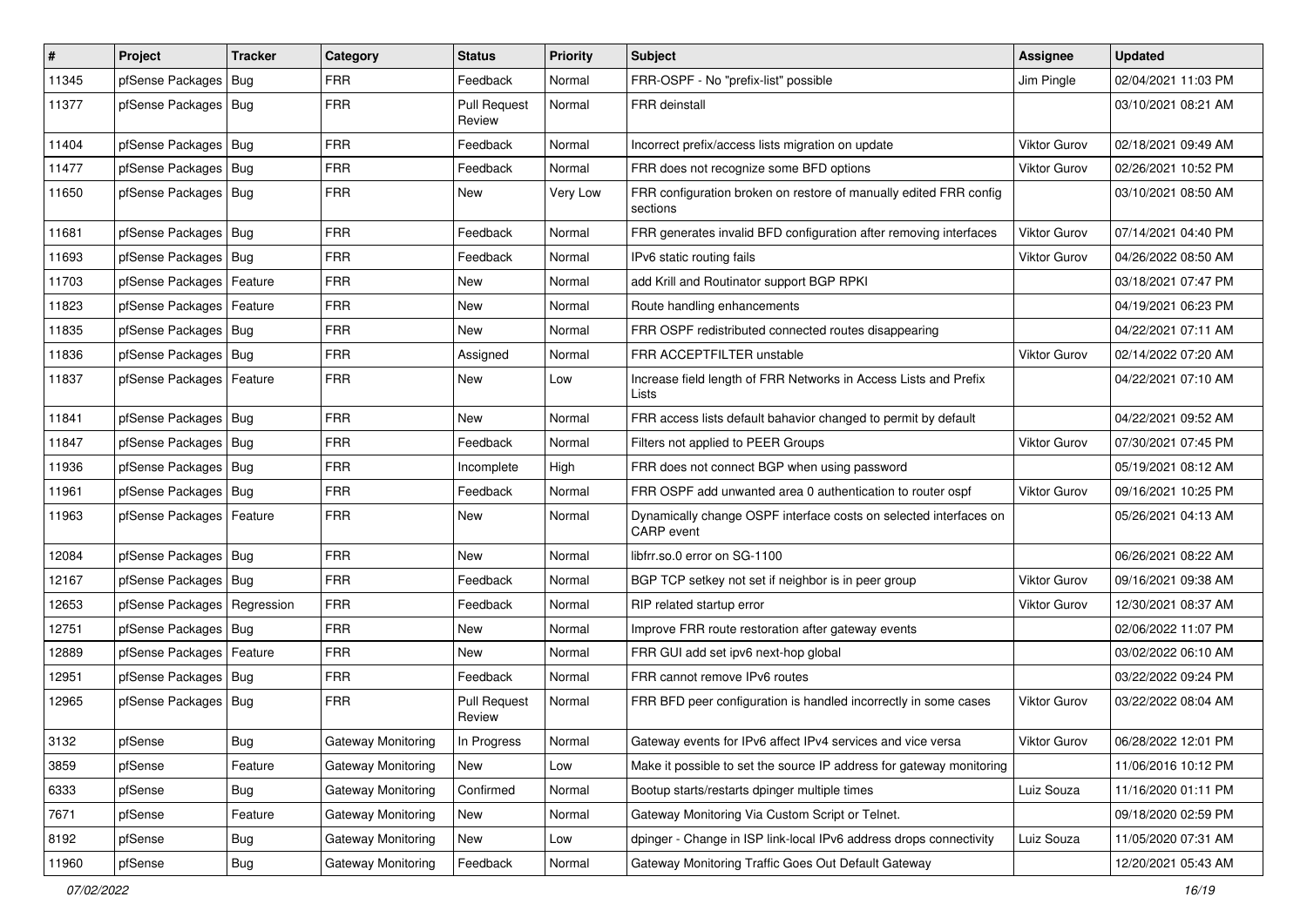| ∦     | Project      | <b>Tracker</b> | Category                  | <b>Status</b>                 | <b>Priority</b> | Subject                                                                                                                                        | <b>Assignee</b>     | <b>Updated</b>      |
|-------|--------------|----------------|---------------------------|-------------------------------|-----------------|------------------------------------------------------------------------------------------------------------------------------------------------|---------------------|---------------------|
| 12811 | pfSense      | <b>Bug</b>     | <b>Gateway Monitoring</b> | New                           | Normal          | Services are not restarted when PPP interfaces connect                                                                                         | Jim Pingle          | 06/30/2022 03:18 AM |
| 12920 | pfSense      | Bug            | <b>Gateway Monitoring</b> | <b>Pull Request</b><br>Review | Normal          | Gateway behavior differs when the gateway does not exist in<br>config.xml                                                                      | <b>Viktor Gurov</b> | 06/28/2022 12:01 PM |
| 13076 | pfSense      | <b>Bug</b>     | Gateway Monitoring        | New                           | Normal          | Marking a gateway as down does not affect IPsec entries using<br>gateway groups                                                                |                     | 06/28/2022 12:01 PM |
| 13242 | pfSense      | Feature        | Gateway Monitoring        | <b>New</b>                    | Normal          | Enhancements to static route creation/deletion for dpinger monitor<br>IPs                                                                      |                     | 06/03/2022 11:20 AM |
| 13295 | pfSense      | <b>Bug</b>     | <b>Gateway Monitoring</b> | <b>Pull Request</b><br>Review | Normal          | Incorrect function parameters for "get_dpinger_status()" call in<br>`awlb.inc``                                                                |                     | 06/28/2022 12:01 PM |
| 8343  | pfSense      | <b>Bug</b>     | Gateways                  | New                           | Normal          | Gateway Routes (Default Routes) not removed in Kernel when<br>removed from GUI                                                                 |                     | 05/14/2020 01:22 AM |
| 8743  | pfSense      | Todo           | Gateways                  | New                           | Low             | Gateway Groups page should list gateways in tier order                                                                                         |                     | 08/14/2019 12:16 PM |
| 8846  | pfSense      | Bug            | Gateways                  | New                           | Low             | Misleading gateway error message adding/editing static routes using<br>a disabled interface                                                    |                     | 08/21/2019 11:29 AM |
| 9650  | pfSense      | <b>Bug</b>     | Gateways                  | <b>New</b>                    | Normal          | IPv6 connection drops (ir-)regular on Kabelvodafone (German cable<br>ISP)                                                                      |                     | 07/27/2019 07:14 AM |
| 10875 | pfSense      | <b>Bug</b>     | Gateways                  | New                           | Normal          | PPP periodic reset does not fully restore gateway group round-robin<br>functionality                                                           | Luiz Souza          | 11/05/2020 07:44 AM |
| 11213 | pfSense      | Feature        | Gateways                  | <b>New</b>                    | Low             | Option to mark gateway as down directly from Table                                                                                             |                     | 01/03/2021 07:09 AM |
| 11570 | pfSense      | Regression     | Gateways                  | <b>Pull Request</b><br>Review | Normal          | Gateway monitoring services is not always restarted on interface<br>events, which may prevent a WAN from recovering back to an online<br>state | Viktor Gurov        | 06/28/2022 12:01 PM |
| 12077 | pfSense      | Feature        | Gateways                  | New                           | Normal          | Allow stick-connections per gateway group                                                                                                      |                     | 06/24/2021 08:45 AM |
| 12632 | pfSense      | <b>Bug</b>     | Gateways                  | New                           | High            | Assigning a /30 WAN IP address at the console does not save the<br>gateway correctly                                                           |                     | 06/28/2022 12:01 PM |
| 12764 | pfSense      | <b>Bug</b>     | Gateways                  | <b>New</b>                    | Normal          | VTI gateway status is pending after assigning the VTI interface                                                                                |                     | 02/07/2022 05:41 AM |
| 12857 | pfSense      | <b>Bug</b>     | Gateways                  | <b>New</b>                    | Normal          | Firewall gateway goes away when making changes to Bridge0<br>device                                                                            |                     | 02/27/2022 11:20 AM |
| 12942 | pfSense      | <b>Bug</b>     | Gateways                  | New                           | Normal          | Code to kill states for old gateway when reconnecting an interface is<br>incorrect                                                             | Jim Pingle          | 06/28/2022 12:01 PM |
| 13294 | pfSense      | Feature        | Gateways                  | New                           | Low             | Change gateway name                                                                                                                            |                     | 06/22/2022 06:07 PM |
| 13320 | pfSense Plus | <b>Bug</b>     | Gateways                  | New                           | Normal          | IP aliases with a CARP VIP parent are not available as VIP choices<br>for gateway groups                                                       |                     | 06/29/2022 02:03 PM |
| 13328 | pfSense Plus | Bug            | Gateways                  | New                           | Normal          | Wirequard Site-to-Site broken after upgrade to 22.05                                                                                           |                     | 07/02/2022 04:02 AM |
| 9370  | pfSense Docs | Correction     | General                   | In Progress                   | Normal          | Update old screenshots                                                                                                                         | Jim Pingle          | 12/03/2021 09:55 AM |
| 10821 | pfSense Docs | Correction     | General                   | New                           | Normal          | Use neutral language alternatives                                                                                                              | Jim Pingle          | 09/23/2020 10:43 AM |
| 12214 | pfSense Docs | Todo           | General                   | New                           | Low             | Connect to WebGui.                                                                                                                             |                     | 08/05/2021 04:39 AM |
| 12570 | pfSense Docs | Correction     | General                   | New                           | Normal          | Active appliance list missing 6100                                                                                                             |                     | 12/06/2021 11:41 AM |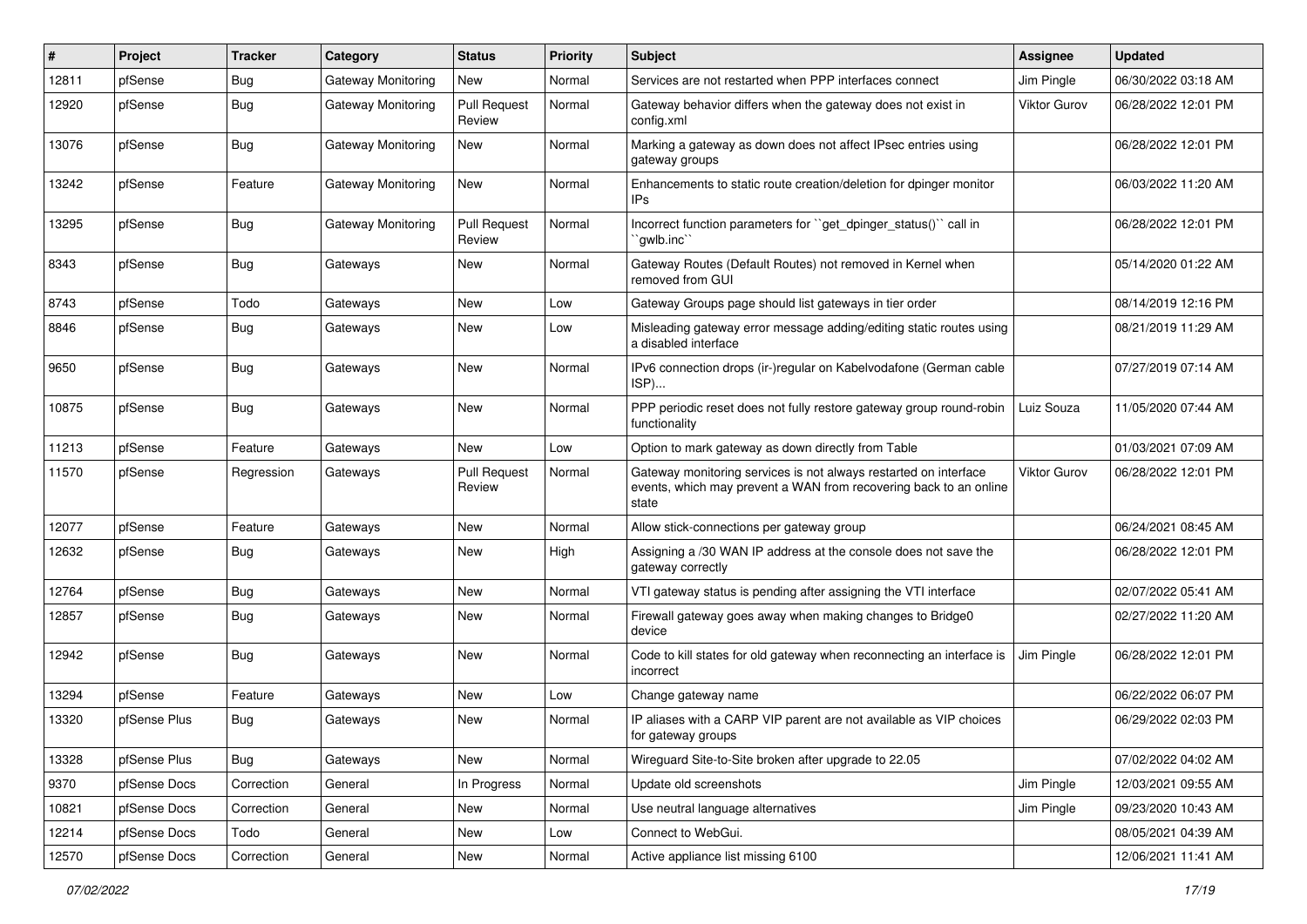| #     | Project                    | <b>Tracker</b>     | Category | <b>Status</b> | <b>Priority</b> | <b>Subject</b>                                                                                      | Assignee            | <b>Updated</b>      |
|-------|----------------------------|--------------------|----------|---------------|-----------------|-----------------------------------------------------------------------------------------------------|---------------------|---------------------|
| 12804 | pfSense Docs               | <b>New Content</b> | General  | New           | Very Low        | Create Slack documentation                                                                          |                     | 02/15/2022 04:59 PM |
| 12805 | pfSense Docs               | <b>New Content</b> | General  | <b>New</b>    | Very Low        | Add documentation about what triggers a notfication                                                 |                     | 02/15/2022 05:10 PM |
| 6784  | pfSense Packages           | Bug                | haproxy  | <b>New</b>    | Normal          | HAProxy version .48 will not use URL Table Alias for front end<br>listener                          |                     | 02/18/2019 05:32 PM |
| 6861  | pfSense Packages   Bug     |                    | haproxy  | <b>New</b>    | Normal          | Ha-Proxy duplicated backend used in place of original backend                                       |                     | 02/18/2019 05:30 PM |
| 7039  | pfSense Packages   Bug     |                    | haproxy  | Feedback      | Normal          | HAProxy backend configuration does not handle intermediate CAs<br>properly                          |                     | 04/21/2022 12:40 PM |
| 7462  | pfSense Packages   Bug     |                    | haproxy  | <b>New</b>    | Normal          | HAproxy not rebinding properly after WAN DHCP IP change                                             |                     | 01/11/2018 09:15 AM |
| 7686  | pfSense Packages           | Feature            | haproxy  | New           | Normal          | Add option in HAProxy to configure SSL defaults based on the<br>Mozilla SSL Configuration Generator |                     | 08/16/2019 01:09 PM |
| 8121  | pfSense Packages   Feature |                    | haproxy  | <b>New</b>    | Normal          | haproxy, allow to generate backends even they don't seem to be<br>used                              |                     | 11/23/2017 04:04 AM |
| 8213  | pfSense Packages   Bug     |                    | haproxy  | New           | Normal          | acl src file not populated from alias                                                               |                     | 12/21/2017 02:02 PM |
| 8232  | pfSense Packages           | Feature            | haproxy  | New           | Normal          | different ssl options based on the sni name                                                         |                     | 01/30/2019 10:36 AM |
| 8438  | pfSense Packages   Bug     |                    | haproxy  | New           | High            | haproxy: can't use ACL for cert with http-response actions                                          |                     | 05/24/2018 01:12 PM |
| 8869  | pfSense Packages           | Feature            | haproxy  | <b>New</b>    | Normal          | HAproxy should use RFC 7919 DH parameter files                                                      |                     | 10/17/2018 10:46 AM |
| 8902  | pfSense Packages   Bug     |                    | haproxy  | New           | Normal          | HAproxy package not use custom DNS for lookup on apply new<br>config                                |                     | 09/16/2018 08:16 AM |
| 8982  | pfSense Packages           | Feature            | haproxy  | New           | Normal          | HAproxy ACL support for map in configuration UI                                                     |                     | 06/25/2019 01:49 AM |
| 9077  | pfSense Packages   Feature |                    | haproxy  | New           | Normal          | haproxy UI: Add seperator lines                                                                     |                     | 10/29/2018 06:06 AM |
| 9247  | pfSense Packages   Bug     |                    | haproxy  | <b>New</b>    | Low             | HAProxy multiple server selection on stats pages doesn't work                                       |                     | 01/02/2019 04:44 PM |
| 9261  | pfSense Packages           | Bug                | haproxy  | New           | Normal          | haproxy GUI failure                                                                                 |                     | 01/08/2019 12:41 PM |
| 9335  | pfSense Packages   Bug     |                    | haproxy  | Feedback      | Normal          | Stored XSS in HAProxy / haproxy_listeners_edit.php                                                  | Jim Pingle          | 02/18/2019 09:35 AM |
| 9500  | pfSense Packages           | Bug                | haproxy  | New           | Normal          | HAproxy does not delete non-applicable action config                                                |                     | 01/18/2022 06:28 AM |
| 9599  | pfSense Packages           | Feature            | haproxy  | <b>New</b>    | Normal          | Support for "peers" in HAproxy                                                                      |                     | 06/25/2019 01:47 AM |
| 9648  | pfSense Packages   Feature |                    | haproxy  | New           | Very Low        | Multiple node Sync HAProxy configuration to backup CARP<br>members via XMLRPC.                      |                     | 07/25/2019 10:04 AM |
| 10739 | pfSense Packages   Feature |                    | haproxy  | Feedback      | Normal          | Update HAproxy-devel package to 2.2 and HAproxy to 2.0                                              | <b>Viktor Gurov</b> | 10/03/2021 03:53 PM |
| 10779 | pfSense Packages   Feature |                    | haproxy  | Feedback      | Normal          | <b>HAProxy SSL/TLS Compatibility Mode</b>                                                           | Viktor Gurov        | 04/22/2022 02:20 AM |
| 10936 | pfSense Packages   Bug     |                    | haproxy  | Feedback      | Normal          | both haproxy/haproxy-devel non-existent option lb-agent-chk                                         |                     | 04/21/2022 12:40 PM |
| 11000 | pfSense Packages   Bug     |                    | haproxy  | New           | Very Low        | haproxy deprecated trick suggested                                                                  |                     | 12/23/2020 02:55 PM |
| 11036 | pfSense Packages   Bug     |                    | haproxy  | New           | Normal          | <b>HAproxy ACL</b>                                                                                  |                     | 02/11/2022 11:27 AM |
| 11135 | pfSense Packages   Bug     |                    | haproxy  | Feedback      | High            | HAproxy OCSP reponse crontab bug                                                                    | Viktor Gurov        | 09/10/2021 11:51 AM |
| 11491 | pfSense Packages   Bug     |                    | haproxy  | Feedback      | Normal          | haproxy-devel v0.62_2 - startup error 'httpchk'                                                     | Viktor Gurov        | 06/22/2021 08:46 AM |
| 11756 | pfSense Packages   Bug     |                    | haproxy  | Feedback      | Normal          | HaProxy does not transfer backend states during reload                                              | Viktor Gurov        | 07/14/2021 01:21 PM |